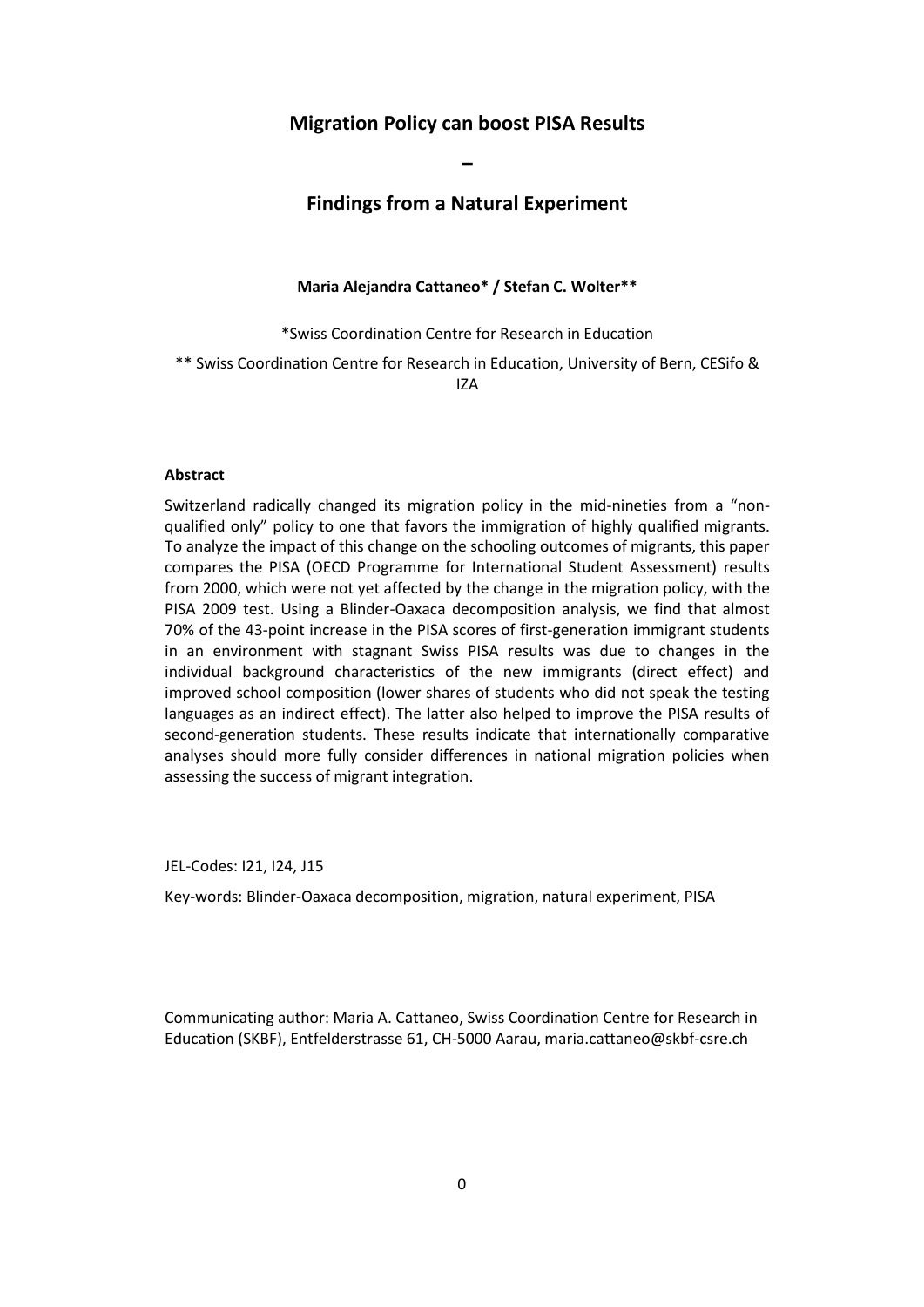# **1. Introduction**

A decade of internationally comparative analyses of schooling outcomes using data from the Program for International Student Assessment (PISA) (see Hanushek and Wössmann, 2011) has consistently shown that in almost all participating countries, students with a migrant background achieve significantly lower test results than native students. While in many countries even secondgeneration immigrant students have lower test scores than comparable native students, some countries such as Canada and Australia have managed to integrate immigrant students well, and their test results are comparable to those of natives, even for first-generation immigrants. However, PISA participating countries also differ considerably with regard to their immigration policies, which can either ease or hinder the integration of immigrants in the host society. Although most analyses account for the individual socio-economic backgrounds of students when comparing immigrants and natives, the extent to which these analyses account for the more complex effects that immigration policies may exert on schooling outcomes via changes in school composition (peer effects, threshold effects, and other factors) is unclear. Furthermore, even if one were to control for all of this, it is still difficult to interpret differences in migration policies resulting from a cross-sectional analysis as being exogenous and, consequently, to interpret a correlation with the relative schooling outcomes of migrants as being causal.

Therefore, this paper attempts to shed new light on the question of the impact of migration policy on the schooling outcomes of immigrant students using a radical change in immigration policy in Switzerland in the mid-nineties as a *natural experiment*. Until 1994, Switzerland had a "low-qualified only" policy that not only favored the immigration of low-skilled immigrants but also made it very difficult for qualified migrants to enter Switzerland. After 1994, with the so-called "three circles policy" Switzerland implemented a more or less a free movement of labor for citizens of the European Economic Area (EEA) and barred entry for non-qualified migrants from all other countries. This change has led – as was expected – to a radical change in the mix of qualifications of new immigrants to Switzerland.

Using the PISA test scores from the years 2000 and 2009, we can now analyze the impact of different migration policy regimes on the schooling outcomes of migrants by comparing the results of firstgeneration immigrant children, whose parents were not affected by the new immigration laws (using student results from PISA 2000), with the results for 15-year-old immigrant students whose parents had entered Switzerland after the new policy had been implemented (using the 2009 PISA results).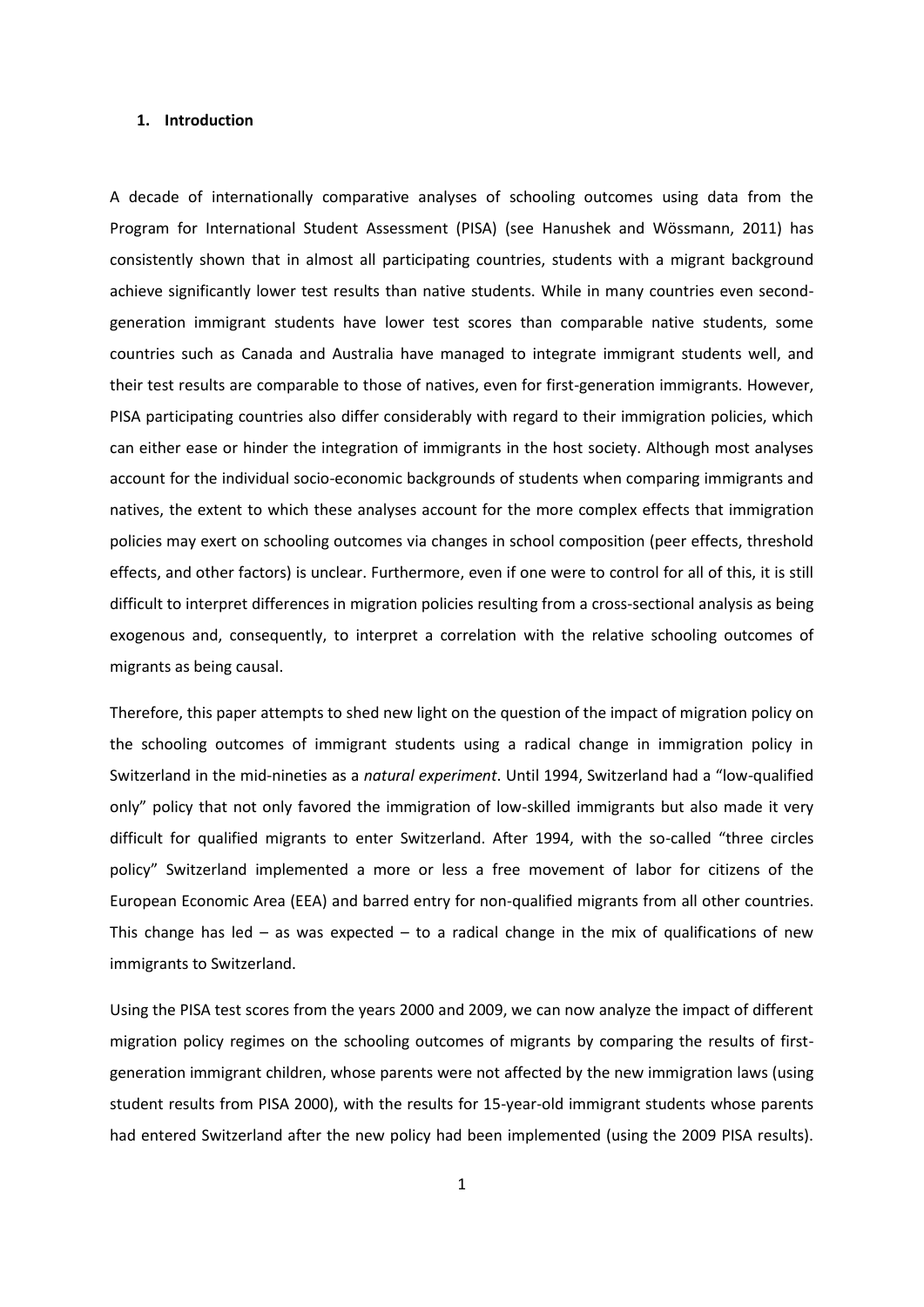The comparability of the two PISA tests in 2000 and 2009 is enhanced because the test results of native Swiss students remained almost unchanged between the two points in time. Furthermore, to separate the effects that are due to the change in migration policy from the effects that are due to improvements in immigrant integration policy, we compare the changes in the PISA test scores of first-generation immigrants with the changes in PISA scores for similar second-generation immigrants (children born in Switzerland of two foreign born parents) over time. The descriptive evidence shows that the impact of the change in migration laws (+43 points in PISA scores) dwarfs any potential integration effect (+14 points in PISA scores for second-generation immigrant students) that may have occurred over the last decade.

Using a Blinder-Oaxaca decomposition analysis, we show that some 48% of the improvement in the PISA scores of first-generation immigrants is directly due to changes in their individual socioeconomic background characteristics, whereas an additional 20% of the improvement is due to the changes in school composition induced by the new immigration policy.

The paper is organized as follows: Section 2 briefly describes the history of Swiss immigration policy. Section 3 provides a brief review of the literature on migrants and schooling. Section 4 presents the data and some descriptive evidence. Section 5 documents the empirical findings and results, and Section 6 concludes the paper.

# **2. A brief history of Swiss immigration policies**

**.** 

By the end of the 19<sup>th</sup> Century, Switzerland had definitively made the transition from an emigration country into a net immigration country. The period before the First World War was characterized by complete freedom of movement and residence and the relatively easy acquisition of a Swiss citizenship. After the First World War ended, this *laissez-faire* attitude towards immigrants changed, and in 1925, the federal government adopted the responsibility of regulating settlement conditions for foreigners. $<sup>1</sup>$ </sup>

 $^1$  For a detailed description of the Swiss immigration policy, see Piguet, 2006 and Wicker et al.,2003.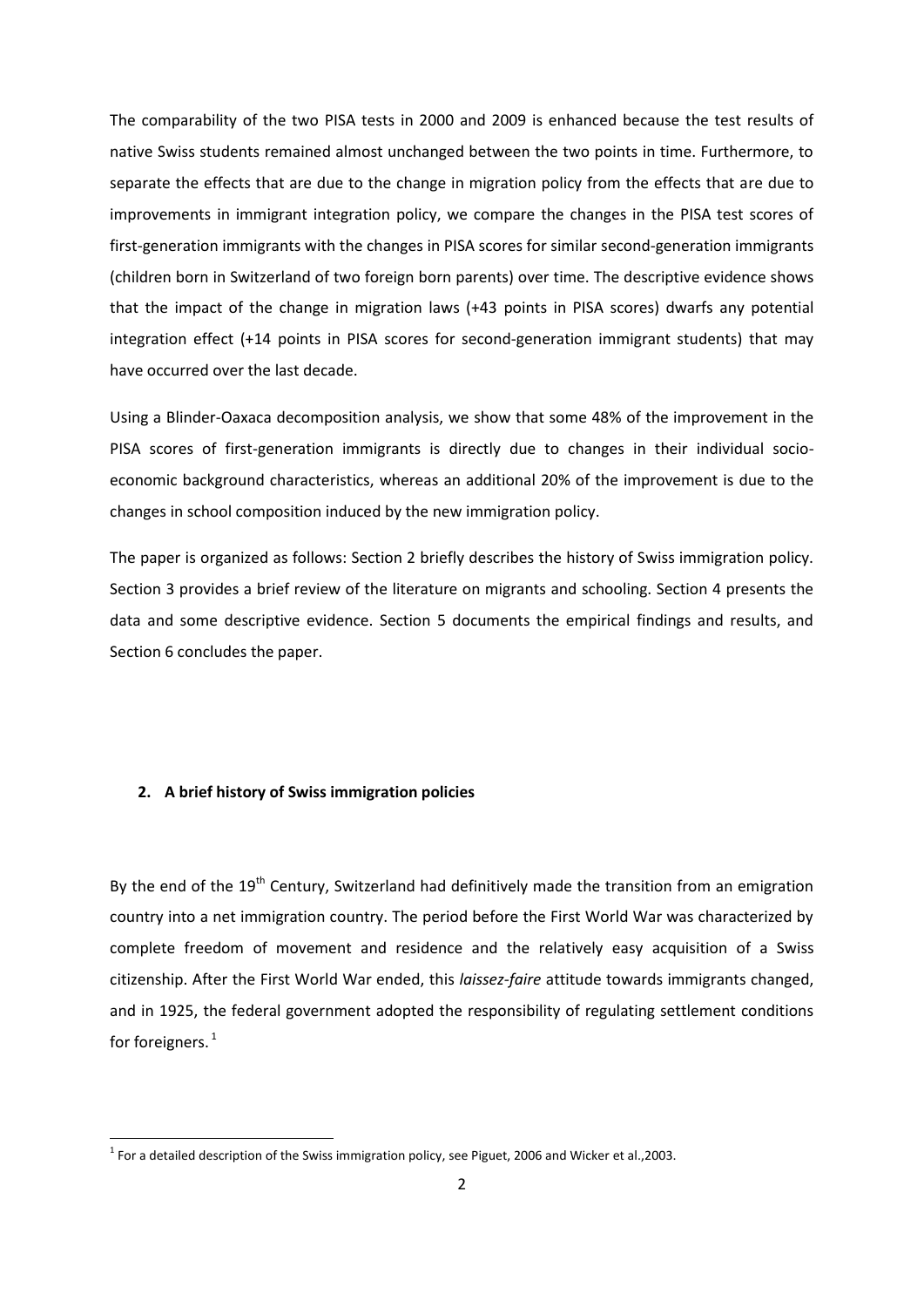The economic growth after the Second World War increased the demand for foreign workers. The immigration policy during this period was based on two principles: first, the foreign-born labor force should be used to counteract economic cycles, and therefore residence should be limited to a short period (seasonal work permits that could only be turned into permanent residence after ten and later five years of work in Switzerland). Second, immigrants should only be employed in jobs for which the resident population showed no interest, and therefore migrants were almost exclusively low-qualified and mainly employed in a few sectors of the economy (construction, agriculture and the machines and the textile industry). To make the recruitment of migrant workers more efficient, Switzerland established treaties, first with Italy, then with Spain and later with Portugal, and granted those countries exclusive rights to send workers to Switzerland. Because of the booming economies in Switzerland and Southern Europe, the immigrant population became more diversified, and by the eighties, what was then the Socialist Republic of Yugoslavia became the main sending country.

In the nineties, after five years of economic stagnation and a major industrial restructuring, the demand for low skilled migrants declined significantly, and a large share of the now resident, low qualified migrant population had difficulty finding jobs. At the same time, the expanding new service and high-tech industries complained about the difficulties that they faced in recruiting specialists from abroad under the then current migration regime. Developments in the European Union (the free movement of labor) led to a radical change in Swiss migration policy in 1994 with the introduction of the so-called Three Circles Model. Under this model, citizens of the European Economic Area (EEA) were included in the first circle and given priority for work permits. The second circle included people from the United States, Canada, Australia and New Zealand, who could be recruited for certain jobs if no applicant could be found within the EEA. The third circle encompassed all other countries, from which it became almost impossible to migrate to Switzerland for work.

Due to complaints about the discriminatory nature of this model, the Three Circle Model was replaced by the Two Circle Model in 1998. In this model, the first circle encompassed citizens of the EEA, and the second circle included the rest of the world. In 2002, the first bilateral treaties between Switzerland and the European Union (EU) granted the free movement of labor to all citizens of the EEA (first circle), and immigration for qualified jobs from countries belonging to the second circle was only permitted with the condition that such labor could neither be found in Switzerland nor the EEA.

With the economic recovery at the end of the nineties, the change in the immigration policy began to have a lasting and profound impact on both the qualifications of the new migrants as well as their countries of origin. Whereas before the change, the majority of new migrants did not speak any one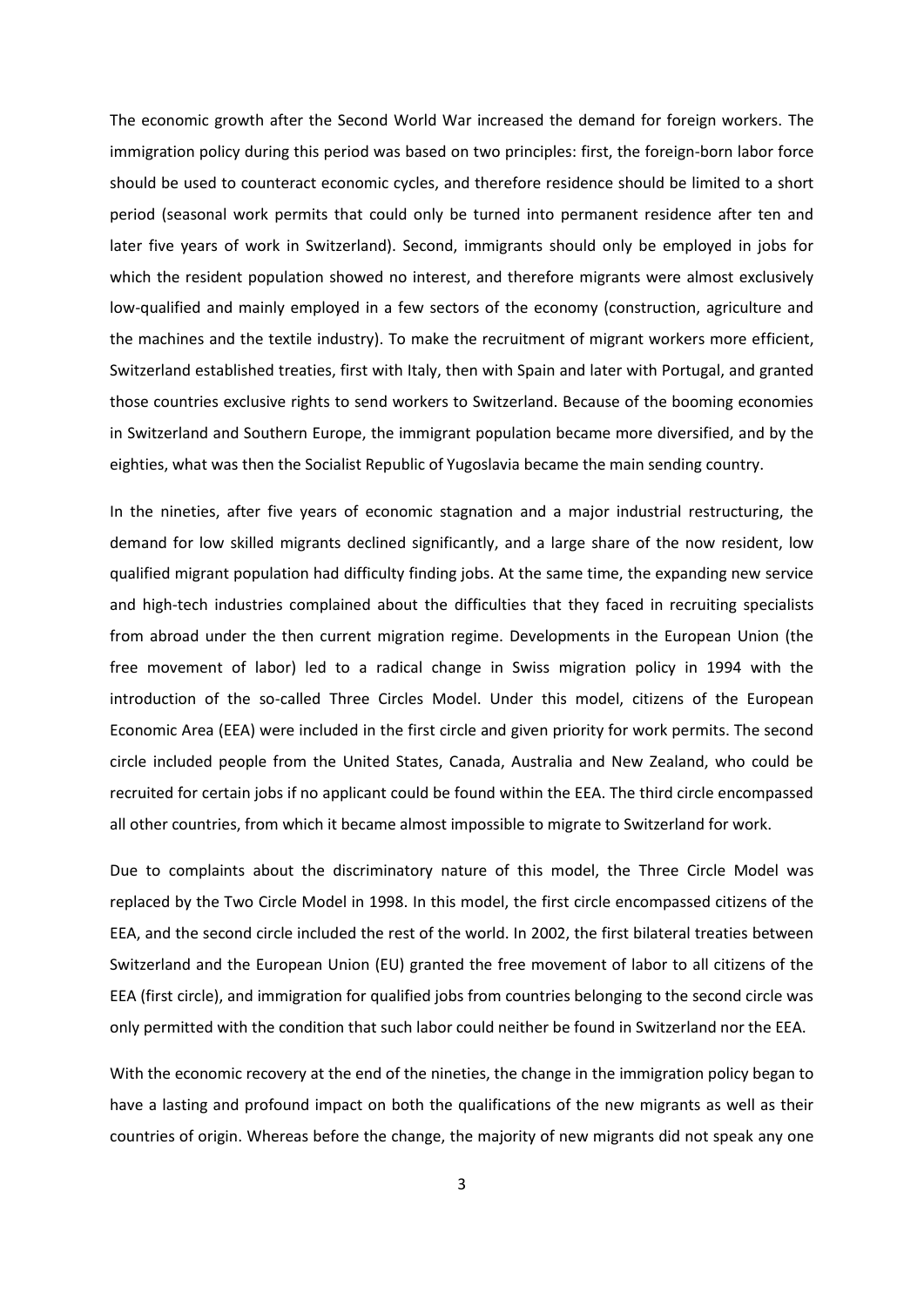of the national languages and had no post-compulsory education, by the turn of the century nearly half of the new migrants had an academic degree, and a third spoke one of the national languages.<sup>2</sup>

This change in immigration patterns is also clearly reflected in the change in the composition of the school populations that were tested in the first round of PISA in 2000 and the fourth round in 2009.

# **3. Migrants and school performance**

The general consensus in the literature, especially regarding studies using PISA data, is that immigrant students have lower educational achievement than students from the resident population (Ammermüller, 2007; OECD, 2006; OECD, 2010), and this difference is mainly due to differences in parental education, occupation, income and (especially in non-English speaking countries) because the test language is not always the migrants' first language, they have a lower proficiency in the test language (e.g., Entorf and Minoui, 2005; Entorf and Tatsi, 2009; Jungbauer and Gross, 2011; OECD, 2006; OECD, 2010; Rangvid, 2005 and Schneeweis, 2011). Meunier (2011) in a study of PISA 2000 data, using the Juhn, Murphy and Pierce decomposition, finds that compositional differences in parental background can explain up to 90% of the score difference between Swiss and second generation immigrants and 80% of the score difference between Swiss and first generation immigrants.

Most of the literature focuses on the differences in outcomes between immigrant and native students, and considers the immigrants as single group. However, the composition of the immigrant group can be quite heterogeneous. The immigrant group may be composed of students from highly educated and wealthy parents as well as of parents with poor educational, cultural and social backgrounds. An indication of the need to be aware of the heterogeneous composition of the migrant population within a country is that the socioeconomic heterogeneity of immigrants in most OECD countries is significantly higher than that of the native population (see also Schnepf, 2008).

The size of the difference in schooling results between immigrant and native students is highly dependent on the country being studied. An OECD (2003) analysis of the PISA 2003 test results

**.** 

 $2$  The largest share of the new immigrants now comes from neighboring Germany and France.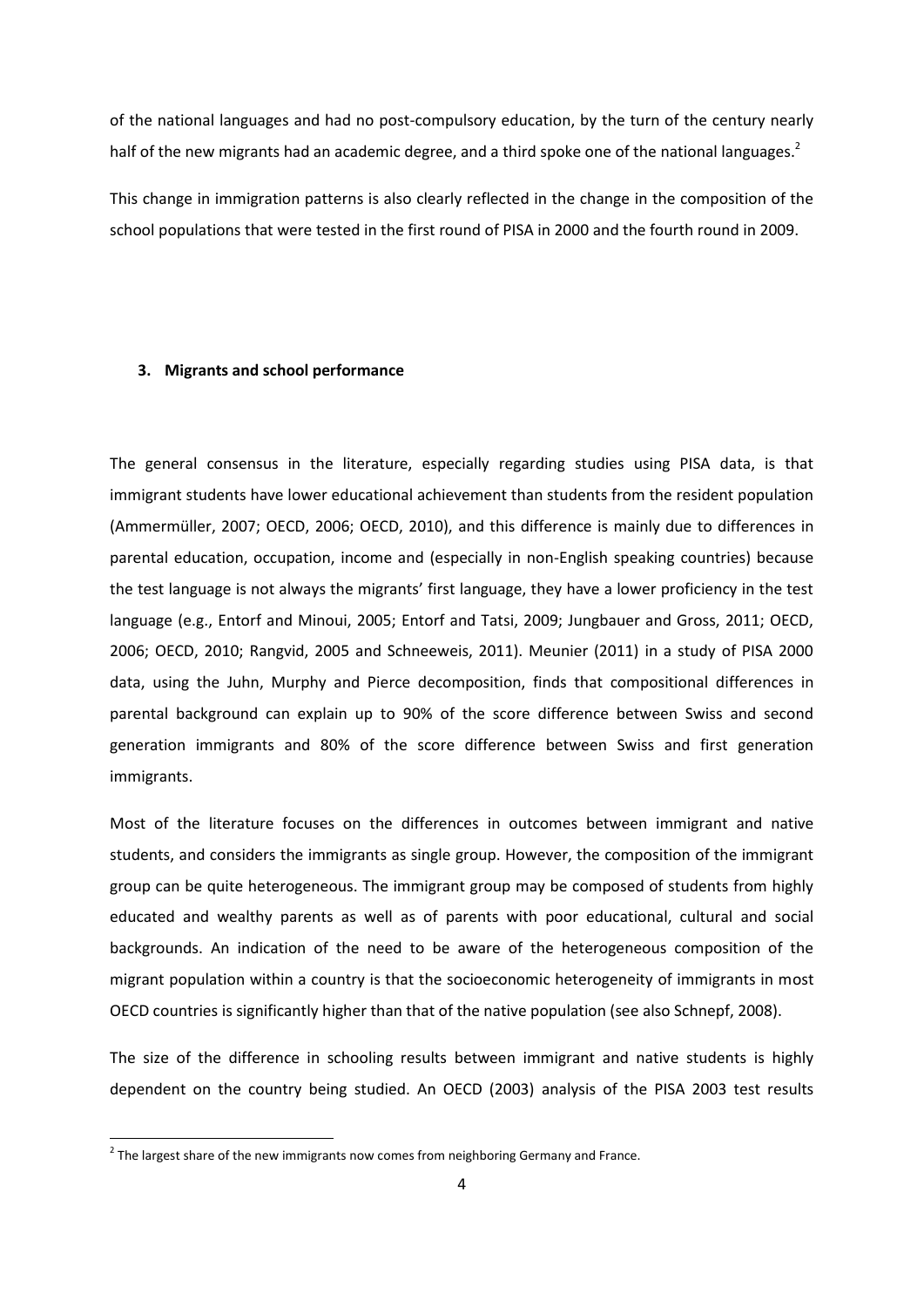showed that these differences were the most pronounced in Austria, Belgium, Denmark, France, Germany, the Netherlands and Switzerland, and the performance differences were less pronounced in Australia, Canada and New Zealand. Some of the differences in the success of migrants in schools relative to native students disappear for some countries once we make the analysis conditional on family background characteristics (Dustmann et al., 2011), and in some countries the migrant-native difference disappears once we focus solely on second generation immigrants (Song and Robert, 2010). However, the industrialized countries nonetheless continue to differ considerably in the share of migrants, the socio-economic background of migrants relative to the native population and the success of integration across different generations of migrants.

In addition to differences in socio-economic endowment, residential segregation and school system characteristics such as tracking (Entorf and Lauk, 2006; Cobb-Clark et al., 2011) tend to widen the differences in schooling outcomes between migrants and natives. Multiple studies (e.g., Brunello and Rocco, 2011; Coradi, Vellacott et al., 2003; Entorf and Tatsi, 2009; Jensen and Rasmussen, 2008; Rangvid, 2007 and Sund, 2009) find that high shares of migrant students in schools (which is often the result of residential segregation) have a negative impact on the schooling results of all students, but most profoundly for the migrants themselves (see especially Ohinata and van Ours, 2012) and students from disadvantaged socioeconomic backgrounds.

However, to our knowledge, this is the first study that investigates the impact that a change in migration policy and a consequent change in the characteristics of the immigrant population can have on the school performance of immigrant children.

# **4. Data and descriptive statistics**

This study uses data from the first (2000) and fourth (2009) PISA tests, conducted by the Organization for Economic Cooperation and Development (OECD). PISA is a standardized test administered to 15-year-old students in OECD member countries and other participating countries who are enrolled in grades seven and above. Students are assessed in three domains: reading, math and science. The sample is drawn using a two-stage stratification design. First, schools within the country are randomly selected. Second, a random sample of students is selected from within each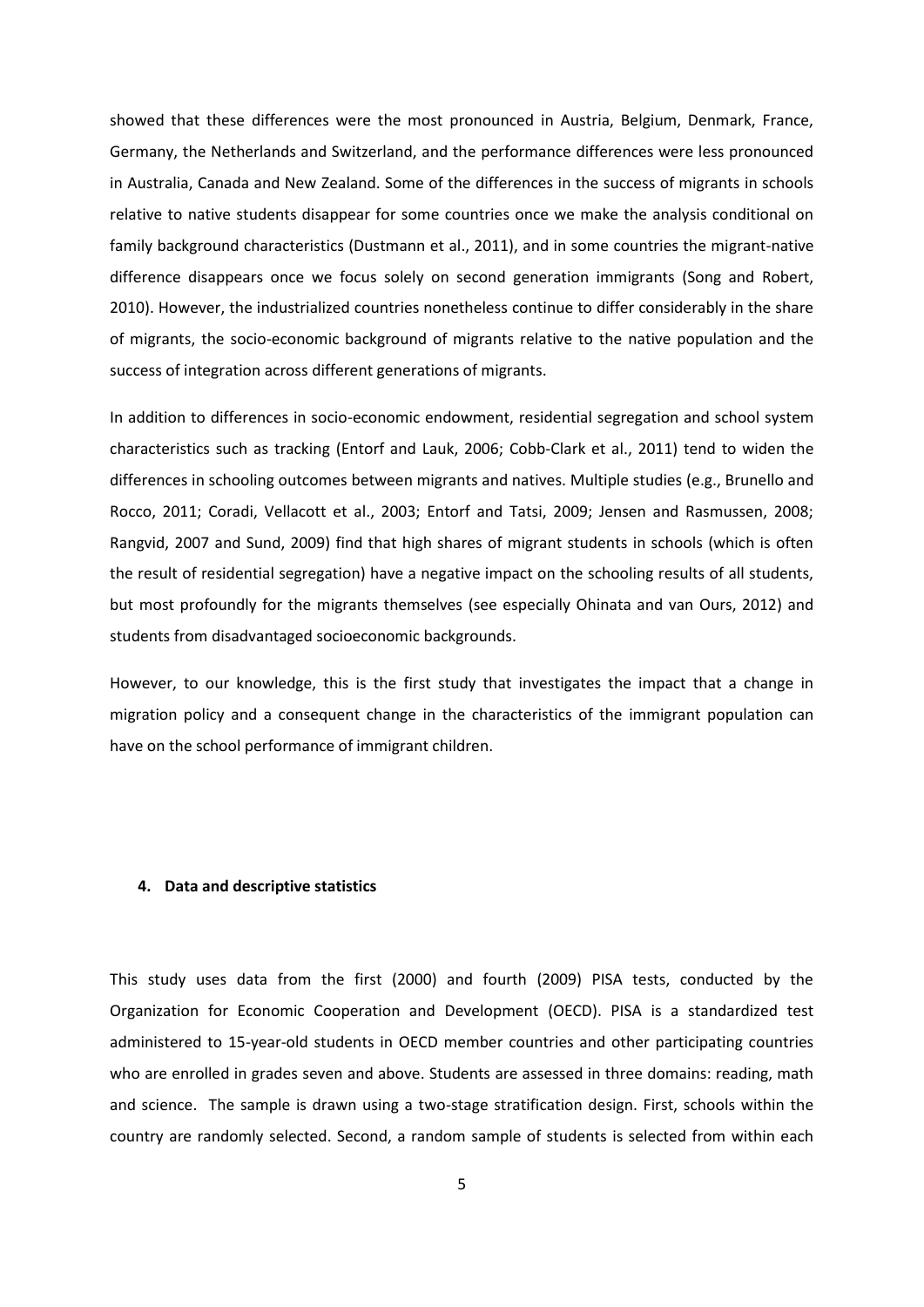school. In addition to the test results, PISA includes a student questionnaire with family and socio economic background information<sup>3</sup>, and a school questionnaire with information on school type and school demographics. We will focus on reading skills, which was the primary domain for both the 2000 and 2009 PISA tests. The reading scores have been standardized to have a mean of 500 points and a standard deviation of 100.

In Switzerland, an additional representative sample of students in grade 9, the last year of compulsory education, has been collected for each of the four PISA tests that have been conducted thus far. We use this so-called national sample in our analysis, first because a comparison of students in the same grade is more adequate for our purposes, and, second, because the over-sampling in the national sample increases the number of observations considerably. In the Swiss national sample, 7,997 and 15,844 students were interviewed in 2000 and 2009, respectively, and the PISA average scores in reading for Swiss children were 494 points in 2000 and 501 points in 2009 (OECD, 2011b). <sup>4</sup>

After deleting those observations with missing values that we could not impute, we have a final sample of 6,754 students with an average PISA reading score of 502 points for 2000, and 13,988 observations and an average score of 509 points for 2009. The average scores are slightly higher (but not statistically significantly so) than the average scores using the full sample with missing background information.

#### *Who is an immigrant?*

**.** 

One of the most important questions when comparing migrants with natives is the definition of students with migrant backgrounds. PISA does not provide information on citizenship. However, the students have to report information on their country of birth, as well as those of their mother and

 $3$  Missing data is an issue in all PISA tests. For one of the most important variables used in the construction of the socioeconomic index (SEI), parents' education, some 5% of the responses in 2000 and 4% in 2009 were missing. We replaced the missing values with the full sample averages. To check the sensitivity of our method of imputing missing values, we also predicted the missing values by regressing them on other background characteristics. Because our results did not change qualitatively, we use the averages in this paper. Furthermore, comparing the responses for parents' education with census data, we discovered that the share of parents with no post-compulsory education in the data from the PISA background questionnaire was too high. Therefore, we double-checked the students' information regarding parental education with the information on parental occupation (ISCO classification). In cases of inconsistent data, we imputed the educational level that corresponded to the educational level that was closest to the ISCO level. In so doing, we obtained averages that match the census averages quite closely.

 $^4$  The PISA average scores in reading are 497 for 2000 and 502 for 2009 using the national sample of students in grade 9 (EDK, 2011)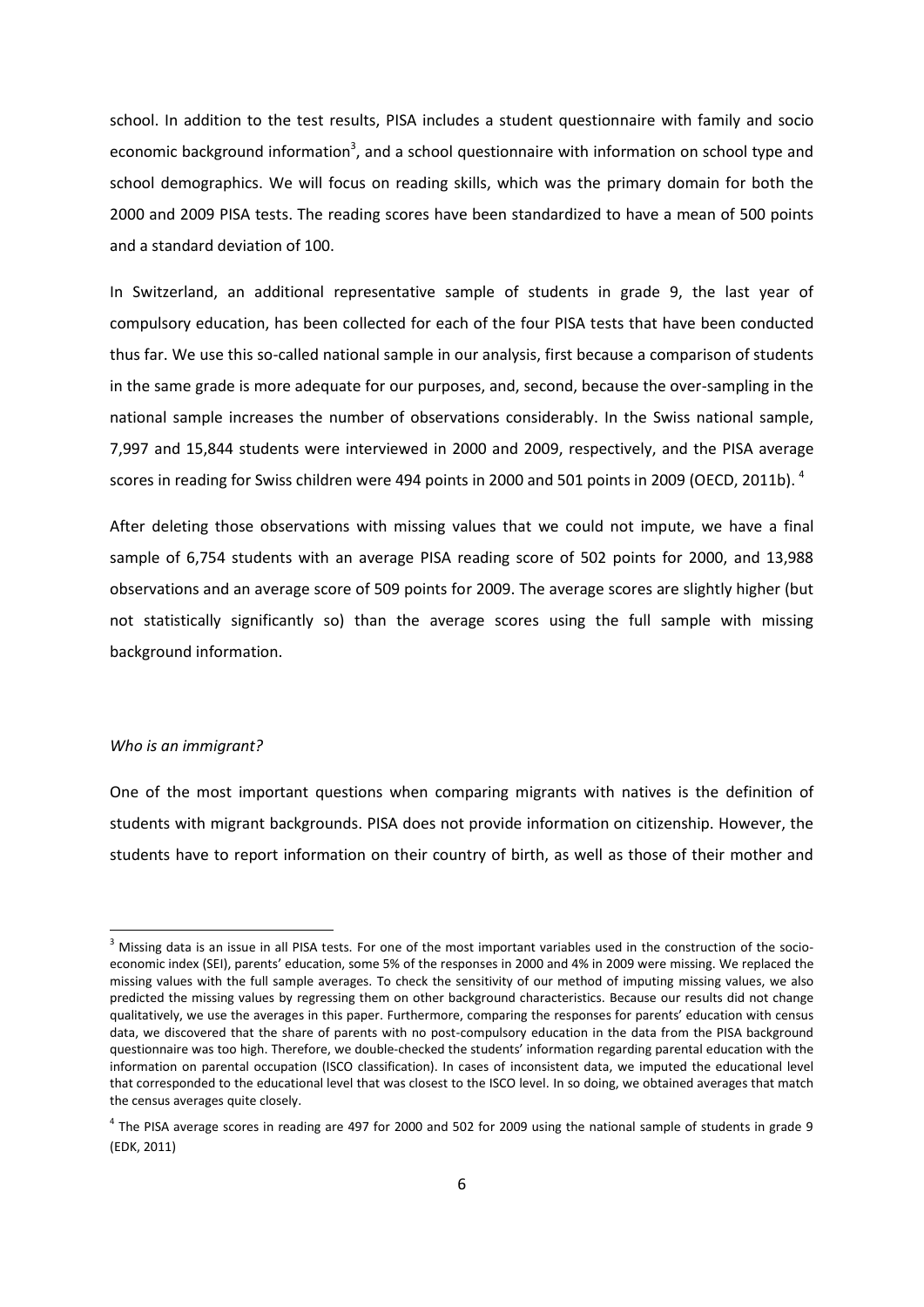father.<sup>5</sup> Based on these three variables, we can construct four different definitions of immigrants. Although the results vary greatly depending on how we define immigrants, as we will show in later sections, this issue has thus far not received enough consideration in the PISA literature.

-Definition 1: At least one parent was born outside Switzerland (broadest definition).

-Definition 2: Both parents were born outside Switzerland, independent of where the child was born or the child was born abroad of at least one foreign born parent. This definition therefore includes both first and second generation immigrants. Depending on where the child was born, we arrive at either definition 3 (first generation immigrant) or definition 4 (second generation immigrant).

-Definition 3: The parents and child were born abroad.

**.** 

-Definition 4: Child born in Switzerland from two parents born abroad.

Of these four possible definitions, definition 3 (first generation immigrants) is the most important for our purposes, as it is the most immediately affected by changes in migration policies because almost all the children included in this category were born in the year (1994) when the new migration policy was implemented. Because they were born abroad, the possibility that the parents of these individuals had already migrated to Switzerland under the old migration policy can, in almost all cases, be excluded. Conversely, the children in definition 4 were born in Switzerland in the year that the new policy became effective, and therefore it is almost certain that their parents had migrated to Switzerland under the old policy regime.

Table 1 presents average reading scores for the four categories of immigrants compared to natives and differentiated by year. The gap between immigrants and natives is the smallest under definition 1 and 4. This is not surprising for definition 1 as these children were born in Switzerland and one of their parents was also born in Switzerland (being either Swiss or already well integrated into the host country). The largest gap in scores between immigrants and natives appears (not surprisingly) under definition 3 (423 points compared to 511 for 2000 and 466 compared to 513 for 2009). The descriptive data shows that although the PISA scores for each group were better in 2009 than in 2000, the scores of students in definition 3 showed the largest increase between 2000 and 2009.

<sup>&</sup>lt;sup>5</sup> Technically, because we do not have information on the nationalities of the students but only their places of birth, we could label a native Swiss student an "immigrant" if, for example, his parents are Swiss but were born abroad. Although this contaminates all of the results of studies working with PISA data, we do not think that this is a problem that would substantially quantitatively alter our results.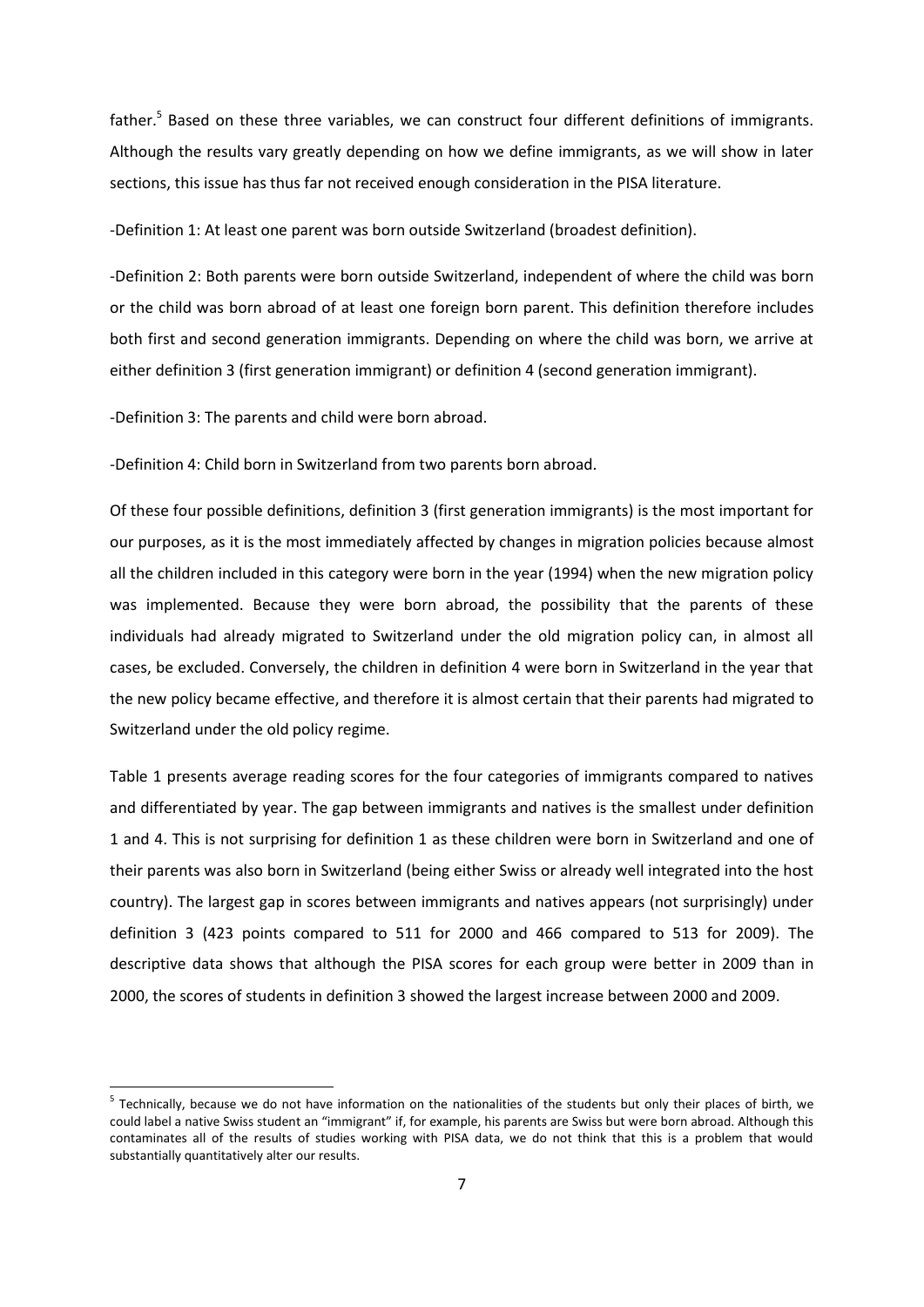Moreover, the higher total score for Switzerland in 2009 seems to be caused mainly by the higher scores obtained by immigrant students, as the score for native children remained more or less constant during the period (using the inverse of either definition 1 or 2 to define natives).

Table 2 shows that for the sample of immigrants, regardless of definition, the proportion of parents with tertiary degrees increased, but mostly for first generation immigrants. The share of parents with college degrees (university degrees in Switzerland) almost doubled, at the expense of the share of parents with no post-compulsory education, which was reduced by almost 50%. Additionally, the percentage of immigrant children who did not speak the test language declined significantly. These data indicate that the change in migration policy had a notable effect on the socio-demographic composition of new immigrants.

For the following multivariate analysis, we focus on these new immigrants (those who are first generation according to definition 3) and use immigrants included in definitions 1 (all children with at least one parent born abroad) and 4 (both parents born abroad but where the child was born in Switzerland) for the purposes of comparison. Concerning definition 3 we can be almost certain that those students who were age 15 in PISA 2000 are the children of parents who immigrated under the old migration policy regime, whereas most but not all of the students tested in 2009 were the children of parents that immigrated under the new policy<sup>6</sup>. Thus, this seems to be the most relevant definition for our purposes as this is the group of immigrants for which we might expect the greatest impact of the change in migration policy.

#### **5. Empirical methods and Results**

**.** 

As noted in Section 3, socio-economic characteristics such as parental education or occupation play an important role in explaining the differing performances of immigrant and native children.

We can analyze this issue using our data by estimating the following education production function:

$$
score_i^j = \alpha^j + \theta^j X_i^j + u_i^j \tag{1}
$$

 $^6$  This would not be the case for individuals who are the children of immigrants but were born in Switzerland (immigrants under definitions 1 or 4).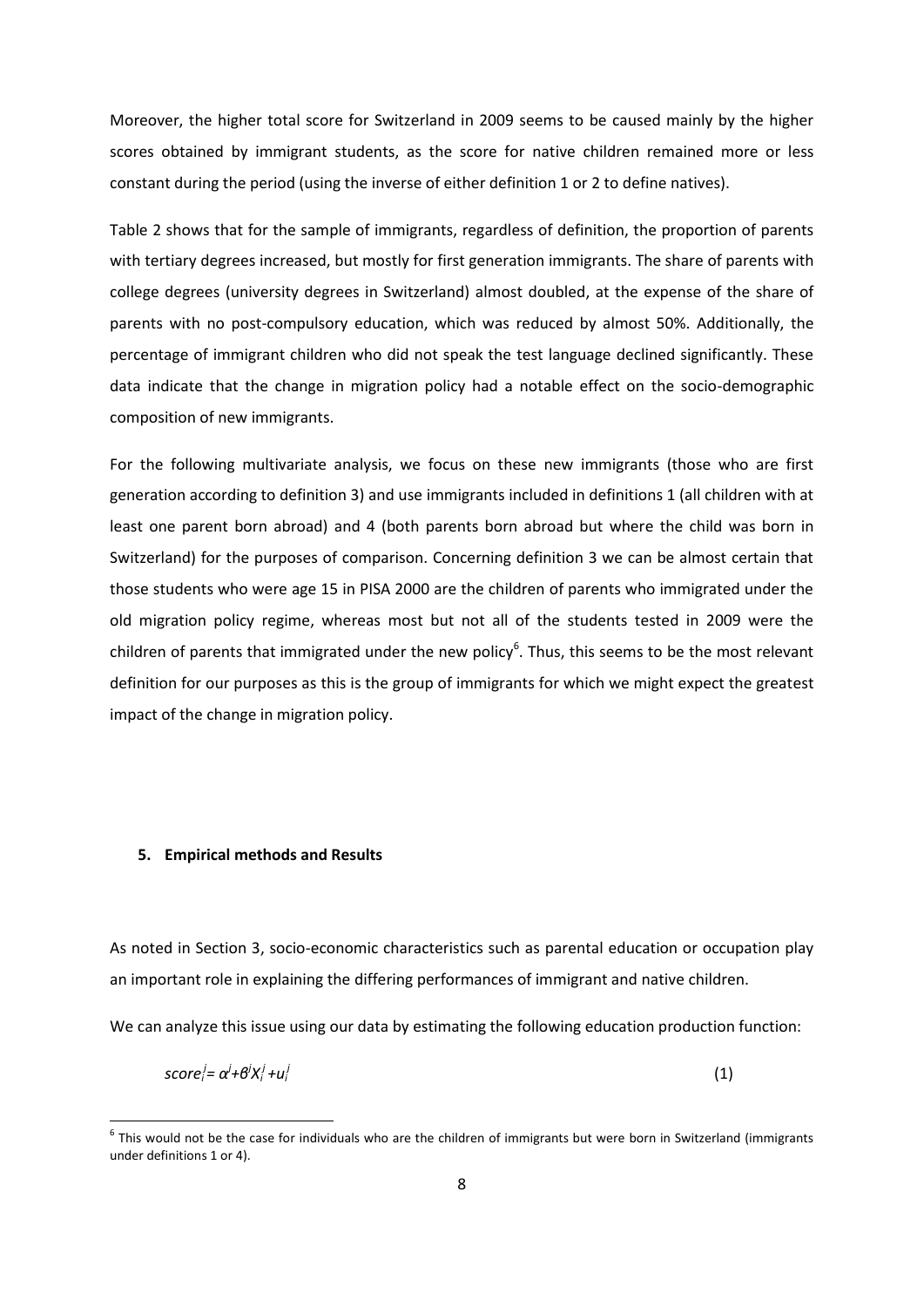Where *score<sub>i</sub>* is the PISA reading score for person i and j indicates whether an individual is a native or an immigrant. *X* represents individual characteristics and *u* is an error term with mean zero and variance  $\sigma_j^2$ 

The results, presented in Table 3, show that for both years, 2000 and 2009, PISA scores are positively influenced by higher parental socioeconomic status (SEI), speaking the test language and having more than a hundred books<sup>7</sup> at home. Employing a Blinder-Oaxaca decomposition (Blinder, 1973; Oaxaca, 1973), we find that approximately 75% of the score gap between Swiss children and first generation immigrant children can be explained by differences in endowments. This explained percentage is somewhat smaller than that found by Meunier (2011), which was approximately 80%<sup>8</sup>. The difference can be explained by the different treatments of the missing values.

After having shown the importance of family background variables in explaining differences in school performance, we proceed to analyze whether the important increase in the PISA scores for first generation immigrations between 2000 and 2009 was also due to an improvement in the individual characteristics of immigrants, in particular an improvement in the socio-economic backgrounds of new immigrant parents, and therefore a consequence of the change in migration policy.

We do this by decomposing the score gap for first generation immigrants between the years 2000 and 2009 into an explained and an unexplained component, again using a Blinder-Oaxaca decomposition. For each year (2000 and 2009), we estimate the following educational production function:

$$
score_i^t = \alpha^t + \theta^j X_i^t + u_i^t \tag{2}
$$

where score<sup>t</sup> is the PISA reading score for student i in year t (t=2000, 2009), *X* is a vector for individual characteristics, such as parents' educational level, parents' socioeconomic index and language spoken at home and  $u_i^t$  is an error term with mean zero and variance  $\sigma_t^2$ .

Following Blinder-Oaxaca, we decompose the mean score difference between 2000 and 2009 as follows:

 $\overline{a}$ 

 $^7$  The number of books has proven to be a good proxy for the social and cultural capital of parents, which have significant impacts on the reading skills of pupils (see, e.g., Hanushek and Wössmann, 2011, p.116ff).

 $^8$  Although Meunier (2011) decomposes the gap using the Juhn, Murphy, Pierce (JMP) method, and we apply the Blinder-Oaxaca method, the results do not vary a great deal between the two decomposition methods. If we analyze second generation immigrants (definition 4) instead of first generation immigrants, our results are very similar to those found by Meunier, showing that between 90 and 95% of the gap can be explained by different characteristics.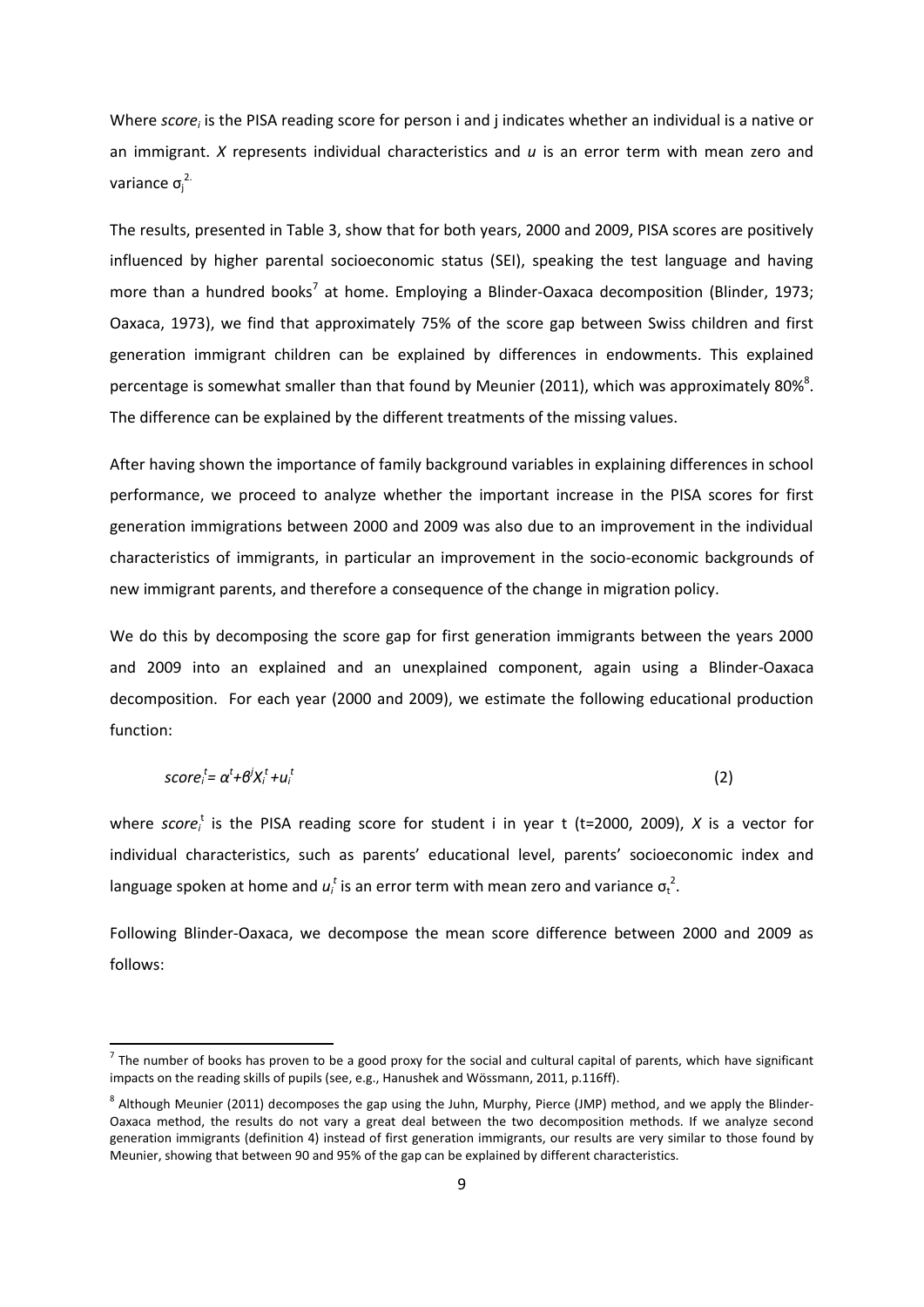$$
score_{\theta^{\sigma}} score_{\theta^{\sigma}}(X_{\theta^{\sigma}}(\overline{X}_{\theta^{\sigma}}\overline{X}_{\theta^{\sigma}})\hat{\beta}_{\theta^{\sigma}}+\overline{X}_{\theta^{\sigma}}(\hat{\beta}_{\theta^{\sigma}}\hat{\beta}_{\theta^{\sigma}})^{\theta},
$$
\n(3)

where the first summand shows how much of the change in PISA scores between 2000 and 2009 can be explained by differences in the predictors or characteristics. This part of the change tells us the extra number of PISA points immigrant students would have had in 2000 if they had had the same observable characteristics as the students in 2009 (the group differences in predictors are weighted by the coefficients from 2009). The second summand shows the contribution of the difference in the coefficients to the total score gap. This is known as the unexplained (or discrimination) component, as it includes the part of the change (or gap in the case of discrimination) that cannot be accounted for by the difference in endowments. In our case, this component could be observed as an upper bound for the impact of improved immigrant integration, given that this proportion shows improved performance on the part of immigrants, regardless of the change in the observable endowments. It is an upper bound of the integration effect because it also includes any potential impact that could stem from a change in the unobservable characteristics of the students.

Panel A in Table 4 provides the estimation results from the OLS regressions for 2000 and 2009. We use the PISA reading score as a dependent variable, and we control for the demographic characteristics of the students such as gender, age and place of residence, family characteristics such as whether the child lives in a single-parent, mixed or nuclear household and whether the child has any siblings. The most important explanatory variables for our purposes are the socio-economic background characteristics of the parents, among which we include the socio-economic index, parents' education, the number of books at home, and the language spoken at home. The results for first generation immigrants are in line with previous results in the literature. The only difference we find is that there is no longer a direct effect of parental education once the socioeconomic index and number of books at home are controlled for.<sup>10</sup>

Panel B of Table 4 shows the decomposition results. The total score gap between 2000 and 2009 is 43 points, of which approximately 17 points (approximately 40 percent) can be explained by differences in observable endowments between the two years. The factors that contribute the most are a higher socioeconomic index, a larger proportion of immigrant students who speak the language

 9 We use the coefficients from 2009 as weights. There are several alternatives to this (see Reimers, 1983; Cotton, 1988; Neumarkt, 1988; Oaxaca and Ransom, 1994). Another possibility would be to calculate a threefold decomposition of the form  $\overline{score}_{\textit{OS}}$   $\overline{score}_{\textit{OS}}$   $\overline{X}_{\textit{OS}}$   $\overline{X}_{\textit{col}}$   $\hat{\beta}_{\textit{tot}}$   $\overline{X}_{\textit{col}}$   $\hat{\beta}_{\textit{OS}}$   $\hat{\beta}_{\textit{col}}$  (  $\overline{X}_{\textit{OS}}$   $\overline{X}_{\textit{col}}$  )(  $\hat{\beta}_{\textit{OS}}$   $\hat{\beta}_{\textit{col}}$  to avoid making assumptions about which β should be used as a weight. In this specification, the last summand shows how much of the gap can be explained by differences in the predictors and the coefficients.

<sup>&</sup>lt;sup>10</sup> If we regress PISA score on parental education alone, we find a positive and highly significant effect of tertiary education.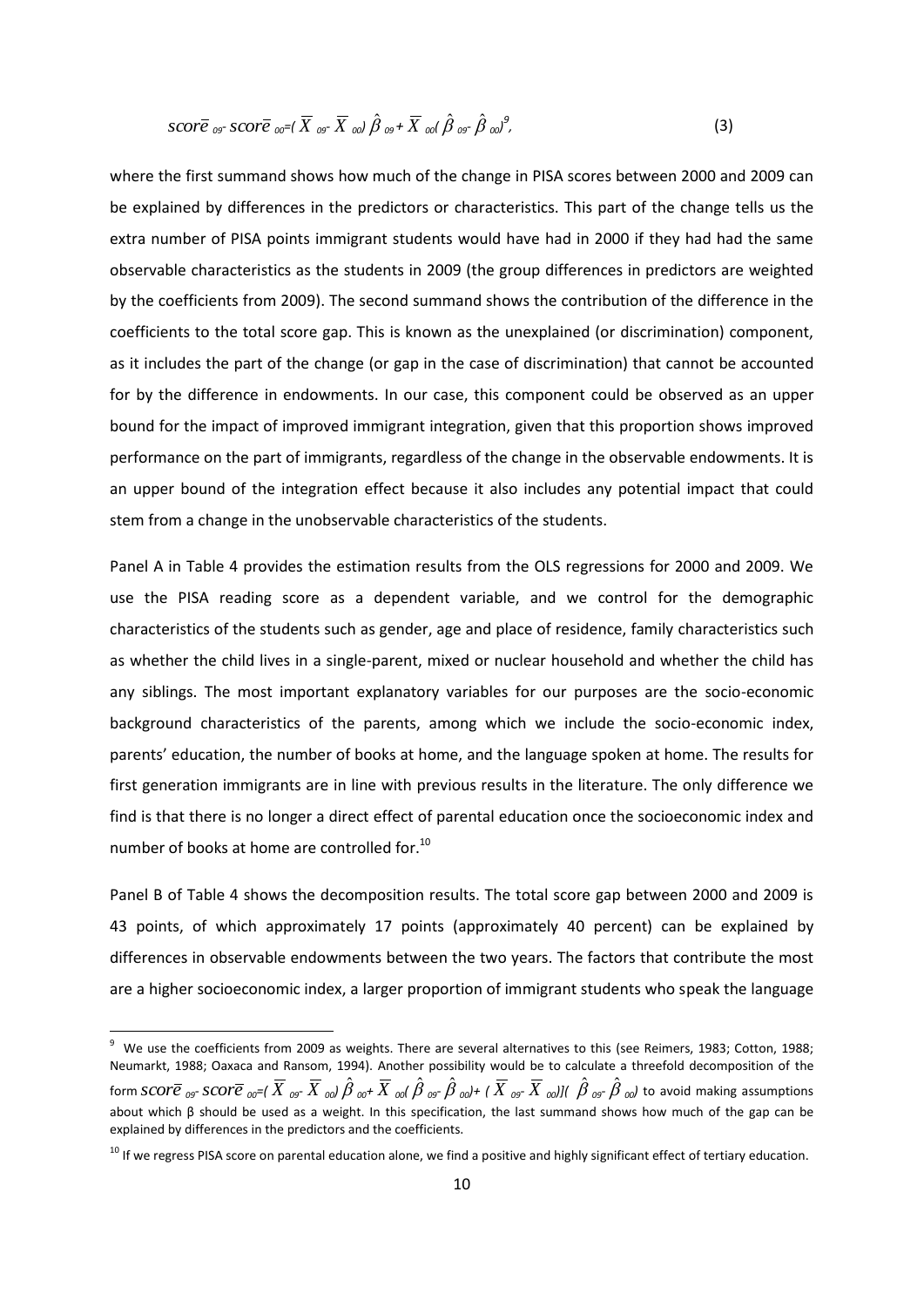of the test at home, a higher number of students from households with more than a hundred books and the larger share of females in 2009. For the 60% of the difference that cannot be explained by changes in the observable endowments, the most salient factor is the increase in the coefficient for females $^{11}$ .

Table 5 presents the estimation results when we include country or region of origin. The results do not change drastically, except for language spoken at home, which becomes insignificant. This is because its effect is absorbed by the coefficients of some of the regions of birth. A significant positive effect on test scores is found for students speaking the test language and coming from Germany, Austria, France or Belgium. The inclusion of these variables increases the explained component of the gap from 40% to 48%.

#### *School characteristics and peers*

1

Thus far we have analyzed the impact that the changes in the individual endowments of new immigrants had on increases in PISA test scores, but because it is likely that the new immigrants come from better socio-economic environments, the residential choices of the parents may also allow the students to attend better schools than the average first generation immigrants in the 2000 PISA test. We therefore include school characteristics as explanatory variables in a second step of our education production function, as well as information on peers.

In Table 6 we include school characteristics such as total enrollment, school location, whether the school is financed by public or private funds and the proportion of foreign language speakers in the school. Previous studies (for Switzerland, see Coradi Vellacott et al., 2003 $^{12}$ ) have shown that the effect of the latter is not linear and that the negative effect of a bigger fraction of students who do not speak the test language on the performance is almost exponential once a threshold of 20% of these students is crossed. We therefore use three dummy variables: less than 20%, between 20 and 40% and more than 40% of students in a school who do not speak the test language. Due to the simultaneity (Manski, 1993) or reflection issue, we can expect that if the performance of other students or peers has an effect on a student's performance, then the performance of that student will also have an effect on the scores achieved by others. As we cannot correct for selection and

 $11$  The results do not change when we use canton of residence instead of region.

 $12$  Coradi Vellacott et al. (2003) have analyzed the PISA 2000 data for Switzerland using a hierarchical multilevel model with dummy variables for the share of students who do not speak the test language in the second level of their model.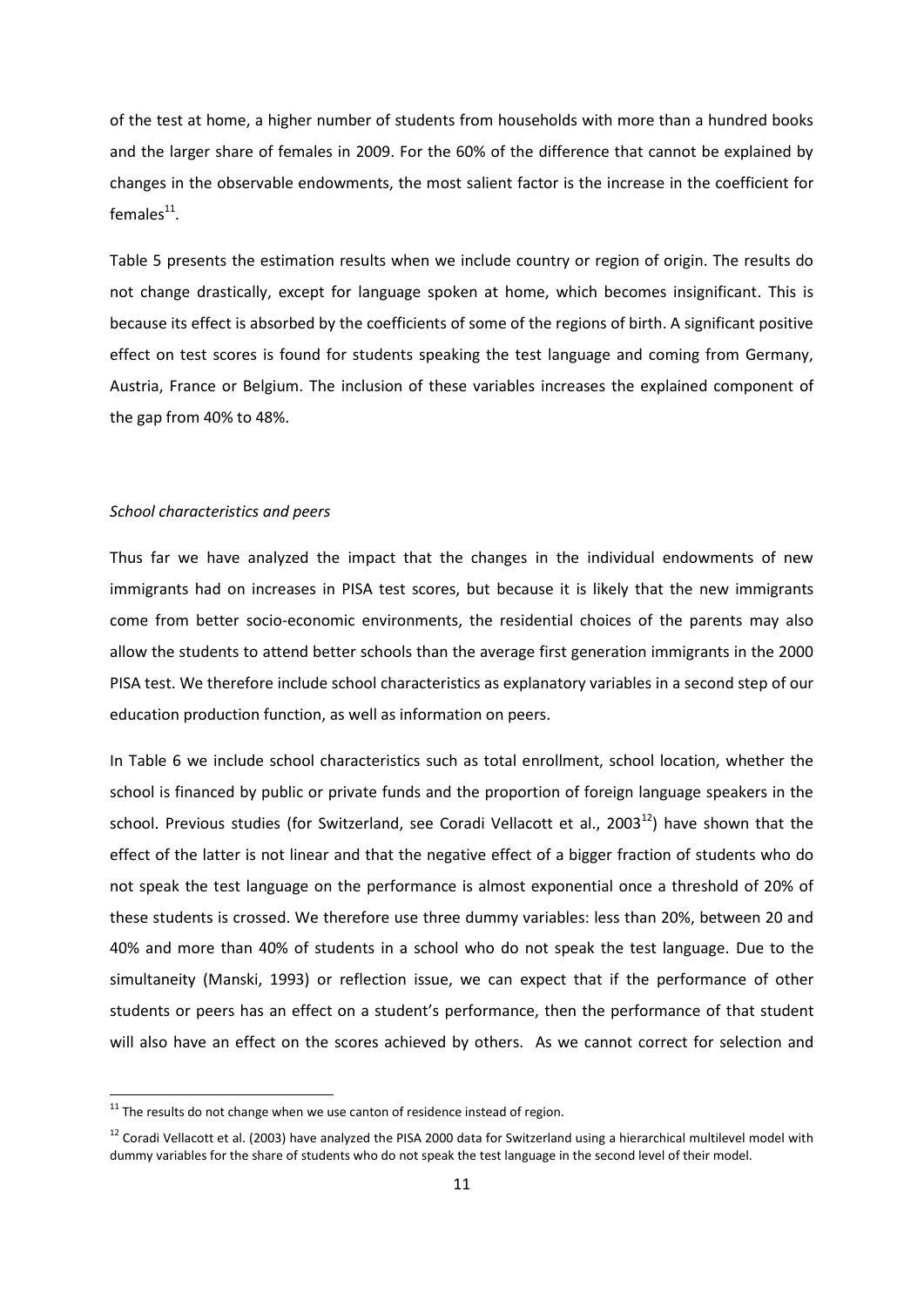simultaneity problems given the nature of our data, the coefficients of the school composition variables should not be interpreted as causal $^{13}$ .

The proportion of migrant children (first and second generation) who attend schools with more than 40% foreign language speakers reduced drastically between 2000 and 2009. This was compensated by an increase in the fraction of students attending schools with less than 20% foreign speakers. This is due probably to the increment of immigrants from neighbor countries, and we expect this to have an effect on the PISA scores (see Table 6).

Results in Table 7 show that it is indeed the higher proportion of other students in school who do not speak the test language that is the primary contribution to low test scores both in 2000 and in 2009. Because the proportion of students not speaking the test language is much smaller in 2009, this variable explains a great deal of the change in the test scores of first generation immigrants between 2000 and 2009. The part of the difference explained by observables increases from approximately 48% to approximately 68%. With respect to other school characteristics attending a private school<sup>14</sup> has a positive influence on the PISA scores and a larger number of students a negative, but these variables do not contribute to explain the score differences between the two years.

Table 8 shows the decomposition results for the four definitions of immigrants. As shown previously, for definition 3, approximately 48% of the difference in the score gap between 2000 and 2009 can be explained by differences in individual endowments (not including school and peer characteristics). When considering, for example, the broadest definition of immigrants (definition 1), the improvement between 2000 and 2009 is not only half of what can be observed for the first generation immigrants, but the share that can be explained by changes over time in observed individual endowments is also smaller (34%). This result could have been expected, as the largest shares of migrants under definition 1 are those that have lived in Switzerland for a long time. Therefore, the background characteristics for this group did not change as much as those of the group of first generation immigrants. For immigrants that were born in Switzerland of two foreign-

**.** 

 $13$  For a recent overview on peer effects in education and causality issues, see Sacerdote, 2011.

 $14$  Contrary to other studies (see, e.g., OECD, 2011a) that show better results for pupils attending public schools, we find a negative effect. The explanation for this difference lies in the use of the national PISA sample instead of the international PISA sample. In the national PISA sample, pupils are compared conditional on enrollment in the 9<sup>th</sup> grade, whereas in the international sample, they are compared conditional on being 15 years old. As many pupils attending private schools have repeated school years, they are older on average than the average  $9<sup>th</sup>$  grader in a public school, whereas in the international sample, they are more likely to be in the  $8^{th}$  grade at the age of 15 instead of being in the 9<sup>th</sup> grade.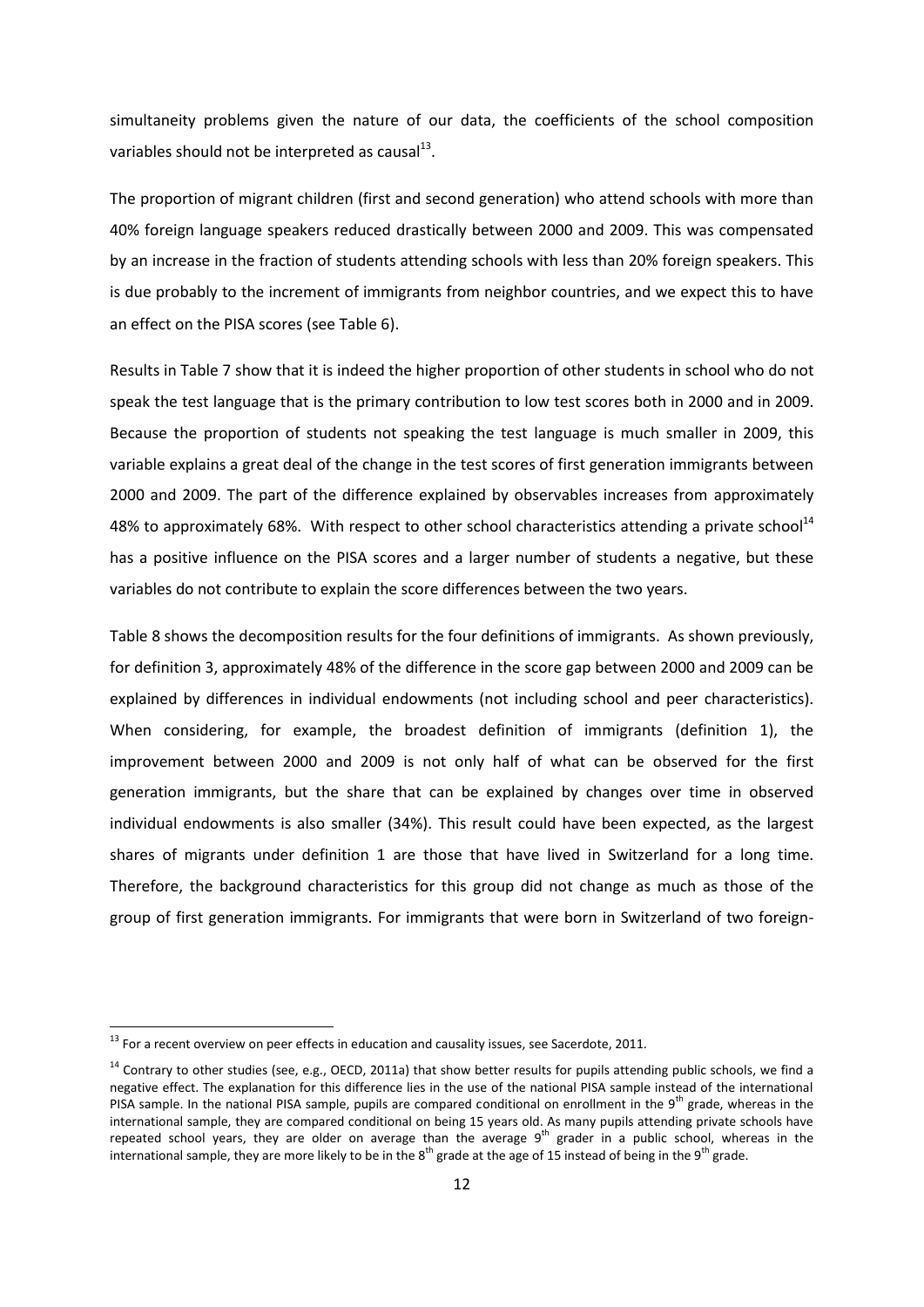born parents, the increase in PISA scores between 2000 and 2009 is not only the smallest but also cannot be explained by changes in observable endowments at all.<sup>15</sup>

When we include school characteristics, and especially the proportion of foreign language speakers, the explainable component of the score gains over time increases for all definitions of immigrants. This is because the percentage of students who attend schools with more than 40% students that do not speak the test language was reduced (for all definitions of immigrants), and the percentage of students who attend schools with less than 20% foreign speakers increased inversely. Although all immigrants benefit from lower shares of students who do not speak the test language in Swiss schools, the first generation immigrants benefit the most. This is because first generation immigrants, despite having much better socio-economic backgrounds on average in 2009, are still the most heterogeneous group of students. The first generation immigrants represent the two extremes of the society, including both those students with the most advantaged backgrounds and those students with the least advantaged ones. Because it is predominantly the lower-achieving students<sup>16</sup> that benefit from better peers, on average the first-generation immigrants themselves are also those that benefited the most from the improved composition of new immigrants.

# **6. Conclusions**

 $\overline{a}$ 

In most OECD countries, migrant children have considerably lower schooling outcomes compared to the native population, although judging from PISA test score differences, some countries seem to perform much better than others. In the past, these inter-country differences have largely been attributed to differences in integration policies and much less to differences in migration policies. Because it is difficult to separate integration and immigration policies in a cross-country analysis, this paper uses a radical change in migration laws in the mid 1990's in Switzerland as a natural experiment to analyze the impact that migration policies can have on the schooling outcomes of migrant children.

<sup>&</sup>lt;sup>15</sup> Another interpretation of this is that the 13 points of improvement between 2000 and 2009 is the upper bound of the impact of improved integration of students with migrant backgrounds in Swiss schools. The effect size is, however, more than three times smaller than the increase in test scores of first-generation immigrants. Given that the part of the increase for first generation immigrants that cannot be explained by changes in individual endowments and school composition effects is also about 15 PISA points, a comparison of the results for these two groups of immigrant students is a good indication that the upper bound of integration effects is around this number.

 $16$  A number of past studies have shown that peer effects are usually non-linear (see Lavy et al., 2009; Sund, 2009), and lowachieving students are more affected by the presence of better peers.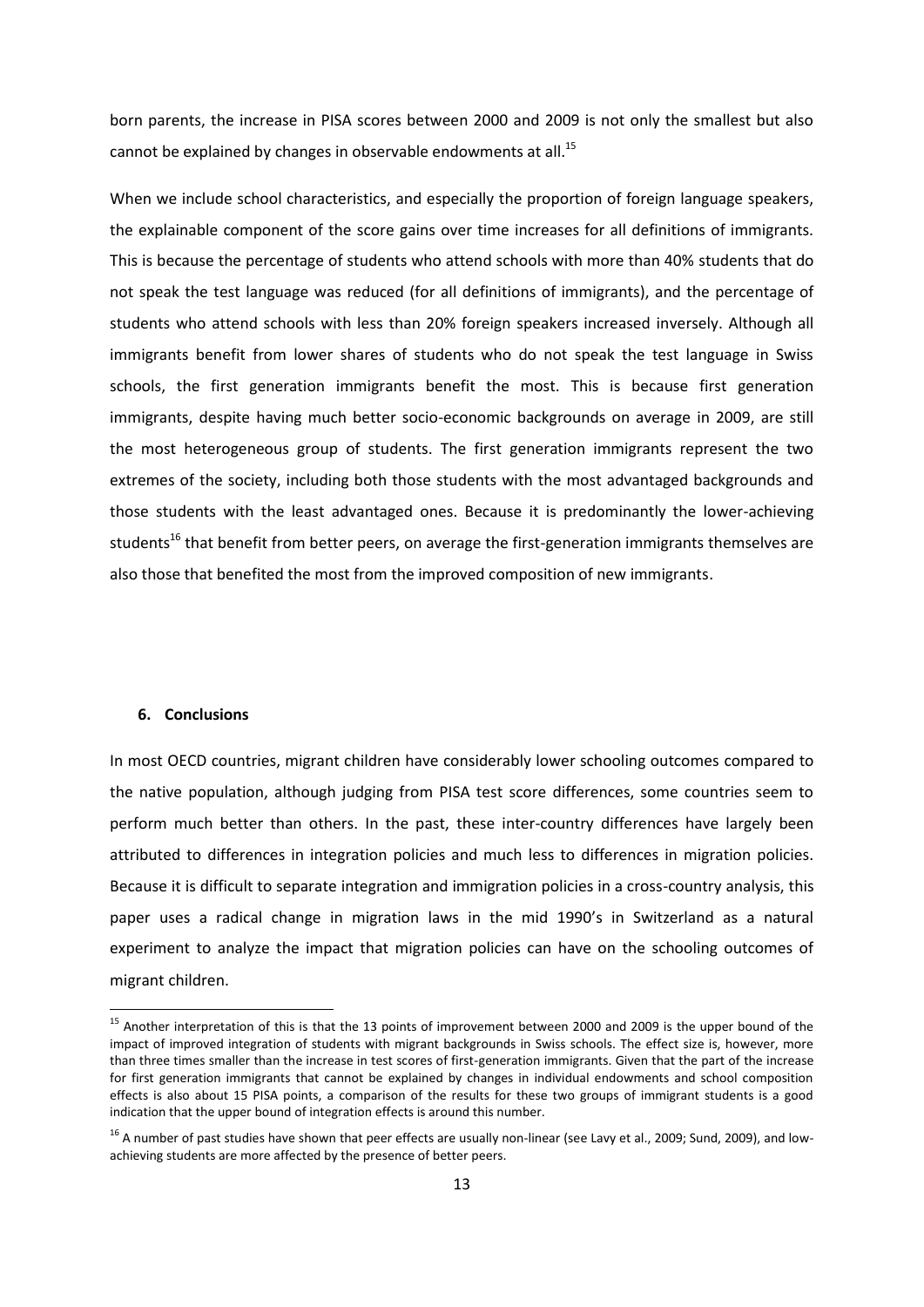Comparing first generation immigrant children's PISA 2000 test scores with first-generation immigrant children in the PISA 2009 test shows a remarkable increase of 43 points in the PISA test score. Two thirds of this increase can be attributed to observable changes in the individual socioeconomic characteristics of the new migrants and the positive impact that this also had on school composition by reducing the shares of students who did not speak the test language in many schools below the threshold that negatively impacts student outcomes. The observation that PISA test results for the native population remained stable over the whole decade makes it possible to conclude that the increase in performance cannot be attributed to an overall improvement in schooling in Switzerland. Additionally, at most a third (some 15 PISA points) of the improvement of first-generation immigrant students can be attributed to an improved integration policy. This number is corroborated by the fact that if one compares the increase in test scores with the improvement in second generation immigrant students using a difference-in-difference approach, the increase that cannot be explained by changes in the observable socio-economic characteristics of students over the last decade is also about this size.

Therefore, considering that a change in migration policy was able to improve the PISA results of firstgeneration immigrant students by almost a third of a standard-deviation in PISA scores over a decade alone, it becomes clear that differences in immigration policies and laws probably explain as much if not more of the differences in the successes of migrants in OECD countries as the differences in policies to integrate migrants into the national school systems. For comparative purposes, it is also important to note that a about a third of the improvement came through indirect effects (changes in school composition) and could therefore not be accounted for when controlling for individual characteristics of migrants alone, which is usually the case when comparing the country-specific schooling outcomes of migrants.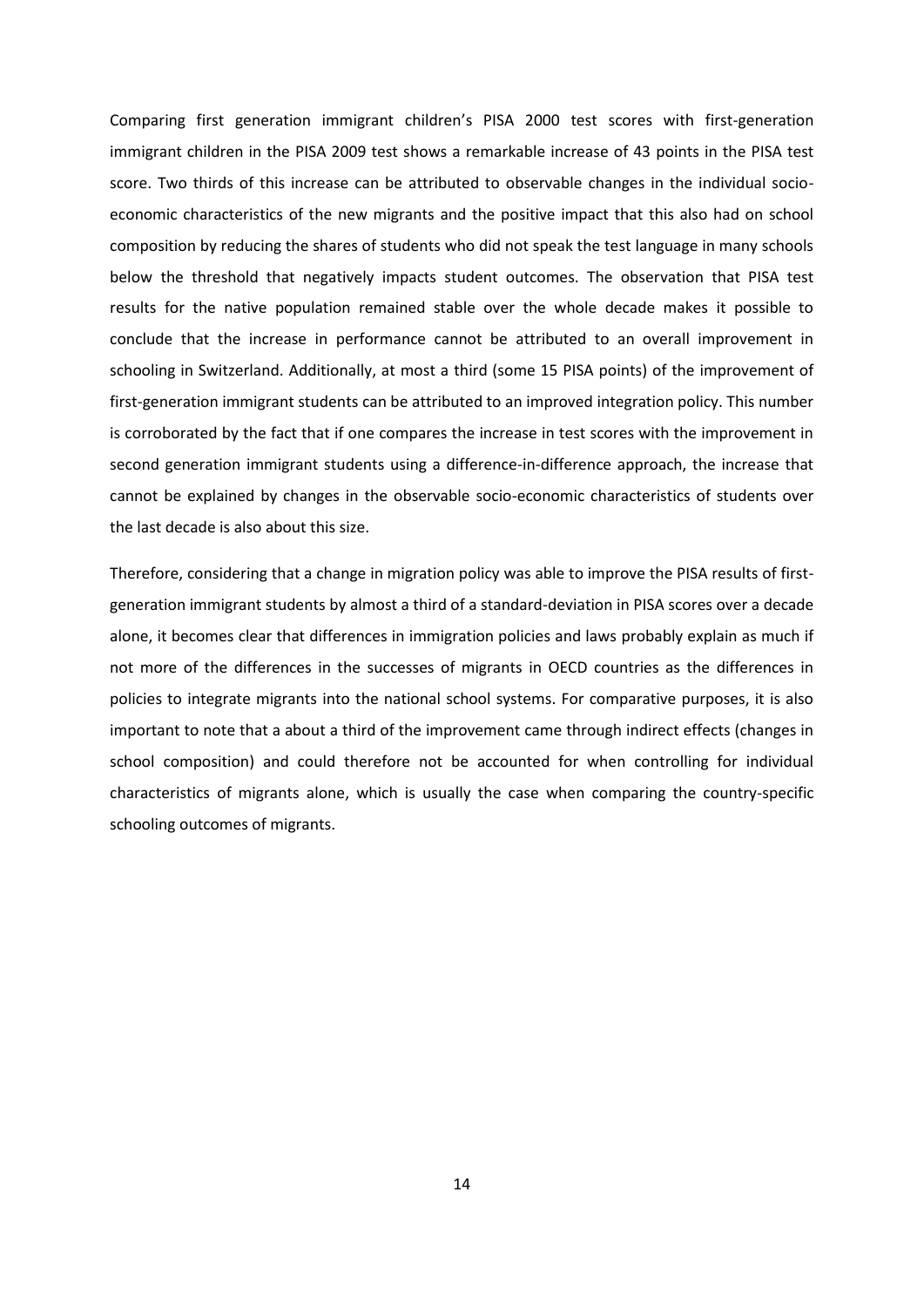# **References**

Ammermüller, A. (2007), Poor Background or Low Returns? Why Immigrant Students in Germany Perform so Poorly in the Programme for International Student Assessment, Education Economics, 15 (2), 215-230.

Blinder, A.S. (1973), Wage discrimination: Reduced form and Structural Estimates, The Journal of Human Resources, 8, 436-455.

Brunello, G. and Rocco, L. (2011), The Effect of Immigration on the School Performance of Natives: Cross Country Evidence using PISA Test Scores, IZA DP No. 5479.

Cobb-Clark, D.A.; Sinning, M. and Stillmam, S. (2011), Migrant Youths' Educational Achievement: The Role of Institutions, IZA DP. No. 6150.

Coradi Vellacott, M., Hollenweger, J., Nicolet, M. and Wolter, S. (2003), Soziale Integration und Leistungsförderung. Thematischerbericht der Erhebung PISA 2000. Neuenburg: BFS/EDK.

Cotton, J. (1988), On the decomposition of wage differentials, The Review of Economics and Statistics, 70, 236-243.

Dustmann, C., Frattini, T. and Lanzara, G. (2011), Educational Achievement of Second Generation Immigrants: An International Comparison, Centre for Research and Analysis of Migration CDP, No 16/11.

EDK (2011), PISA 2009 Regionale und kantonale Ergebnisse. Neuchatel: Konsortium PISA.

Entorf, H. and Minoiu, N. (2005), What a Difference Immigration Policy Makes: A Comparison of PISA Scores in Europe and Traditional Countries of Immigration, German Economic Review, 6 (3), 355-376.

Entorf, H. and Lauk, M. (2008), Peer Effects, Social Multipliers and Migrants at School: An International Comparison, Journal of Ethnic and Migration Studies, 34 (4), 633-654.

Entorf, H. and Tatsi, E. (2009), Migrants at School: Educational Inequality and Social Interaction in the UK and Germany, IZA DP. No. 4175.

Hanushek, E.A. and Wössmann, L. (2011), The Economics of International Differences in Educational Achievement, in: Hanushek, E.A./Machin, S./Wössmann, L. (Eds.): Handbook of the Economics of Education, Volume 3, San Diego: North-Holland, 89-200.

Jensen, P. and Würtz Rasmussen, A. (2011), The Effect of Immigrant Concentration in Schools on Native and Immigrant Children's Reading and Math Skills, Economics of Education Review, 30 (6), 1503-1515.

Jungbauer, M. and Gross, C. (2011), More Private Schools for Nonnative Students? Migrant Performance in Private Schools of Differing National Contexts, Education Research International, Article ID 121250.

Lavy, V., Silva, O., and Weinhardt, F. (2009), The Bad, the Good, and the Average: Evidence on the Scale and Nature of Ability Peer Effects in Schools, NBER WP No.15600.

Manski, C.F. (1993), Identification of Endogenous Social Effects: The Reflection Problem, The Review of Economic Studies, 60 (3), 531-542.

Meunier, M. (2011), Immigration and Student Achievement: Evidence from Switzerland, Economics of Education Review, 30, 16-38.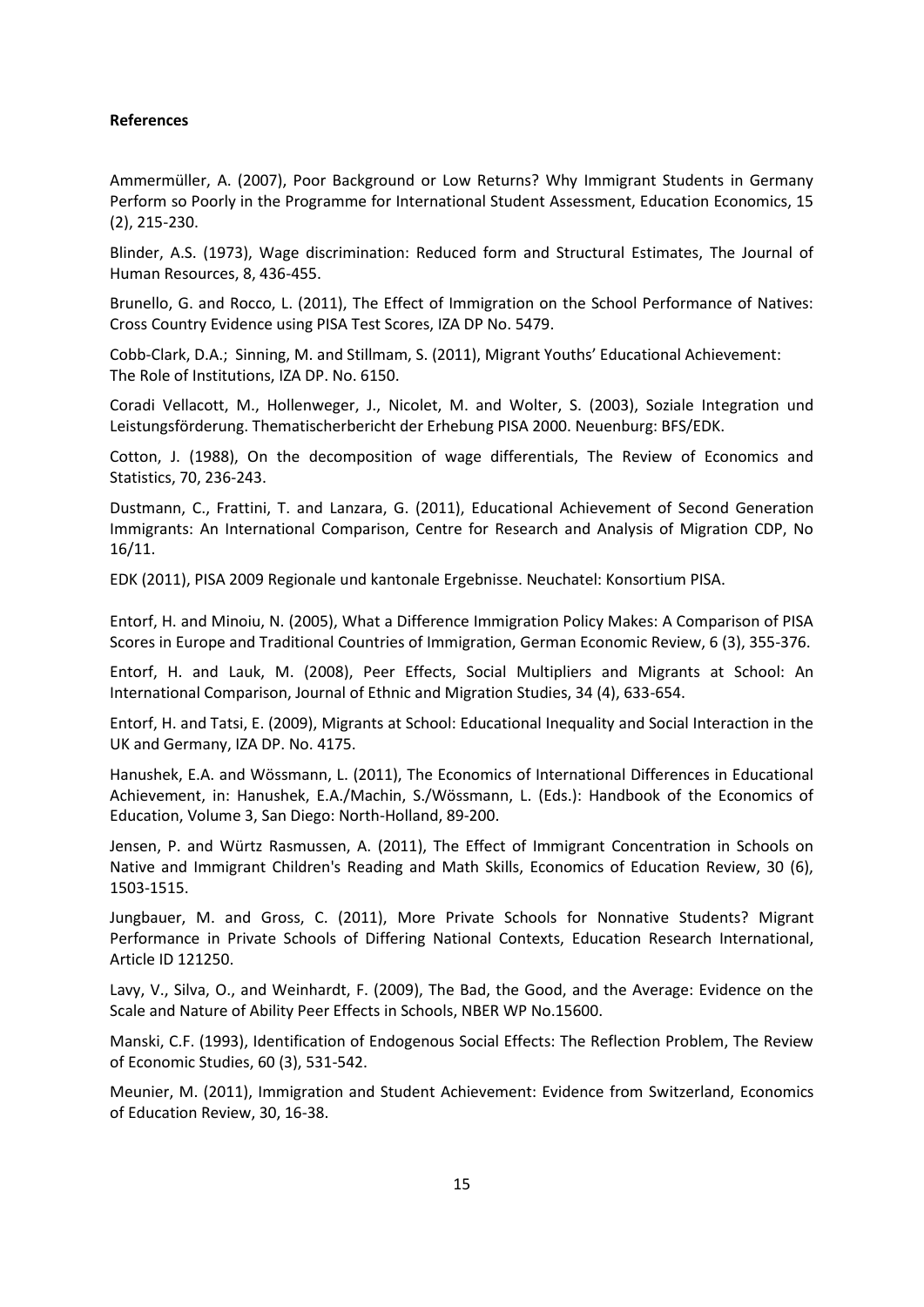Neumark, D. (1988), Employers' discriminatory behavior and the estimation of wage discrimination, The Journal of Human Resources, 23, 279-295.

Oaxaca, R. (1973), Male-Female Wage Differentials in Urban Labor Markets, International Economic Review, 14 (3), 693-709.

Oaxaca, R.L. and M.R. Ransom (1994), On discrimination and the decomposition of wage differentials, Journal of Econometrics, 61, 5-21.

OECD (2006), Where immigrant students succeed. A Comparative Review of Performance and Engagement in PISA 2003. Paris: OECD.

OECD (2010), PISA 2009 Results: Overcoming Social Background. Equity in Learning Opportunities and Outcomes. Paris: OECD.

OECD (2011a), PISA in Focus 7, Private schools: Who benefits?. Paris: OECD.

OECD (2011b), PISA in Focus 11, How are school systems adapting to increasing numbers of immigrant students?. Paris: OECD.

Ohinata, A. and van Ours, J.C. (2012), How Immigrant Children Affect the Academic Achievement of Native Dutch Children, IZA DP. No. 6212.

Piguet, E. (2006), Einwanderungsland Schweiz. Fünf Jahrzehnte halb geöffnete Grenzen. Bern: Haupt.

Rangvid, B.S. (2007): Sources of Immigrants' Underachievement. Education Economics, 15(3), 293- 326.

Reimers, C. W. (1983), Labour market discrimination against Hispanic and Black men, 65, 570-579.

Sacerdote, B. (2011), Peer Effects in Education: How might they work, how big are they and how much do we know thus far?, in: Hanushek, E.A./Machin, S./Wössmann, L. (Eds.): Handbook of the Economics of Education, Volume 3, San Diego: North-Holland, 249-277.

Schneeweis, N. (2011), Educational institutions and the integration of migrants, Journal of Population Economics, 24, 1281-1308.

Schnepf, S.V. (2008), Inequality of Learning amongst Immigrant Children in Industrialised Countries, IZA DP No. 3337.

Song, S. and Robert, P. (2010), Immigrant Student Investigation in PISA 2006: A Call for a More Nuanced Examination, Journal for Educational Research Online, 2 (1), 32-52.

Sund, K. (2009), Estimating Peer effects in Swedish High School using School, Teacher and Student Fixed Effects, Economics of Education Review, 28, 329-336.

Wicker, H.-R.; Fibbi, R. and Haug, W. (2003), Migration und die Schweiz. Seismo: Zürich.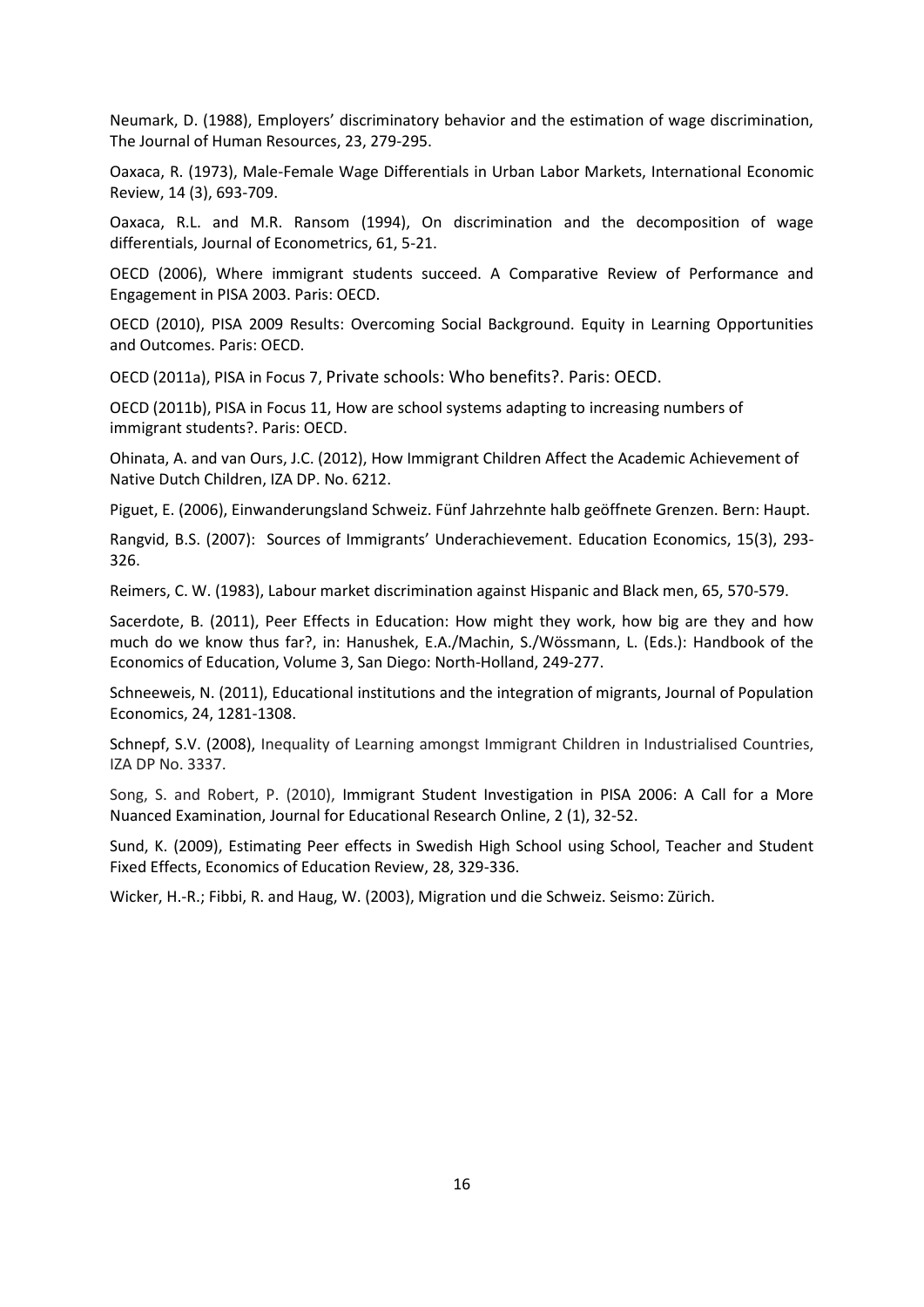# **Tables**

|                         |        | PISA score 2000 | PISA score 2009 |            |  |
|-------------------------|--------|-----------------|-----------------|------------|--|
|                         | Mean   | Std. error      | Mean            | Std. error |  |
| <b>Definition 1</b>     |        |                 |                 |            |  |
| Immigrants              | 469.76 | 2.06            | 491.82          | 1.2        |  |
| Others                  | 518.86 | 1.28            | 520.6           | 0.9        |  |
| <b>Definition 2</b>     |        |                 |                 |            |  |
| Immigrants              | 445.63 | 2.62            | 471.82          | 1.57       |  |
| Others                  | 517.41 | 1.17            | 520.17          | 0.79       |  |
| <b>Definition 3</b>     |        |                 |                 |            |  |
| Immigrants              | 423.41 | 3.89            | 466.21          | 2.84       |  |
| Others                  | 511.28 | 1.12            | 513.19          | 0.74       |  |
| <b>Definition 4</b>     |        |                 |                 |            |  |
| Immigrants              | 462.63 | 3.70            | 475.33          | 1.9        |  |
| Others                  | 507.31 | 1.18            | 514.98          | 0.77       |  |
| Language spoken at home |        |                 |                 |            |  |
| Foreign language        | 443.98 | 2.83            | 469.75          | 1.79       |  |
| Test language           | 515.54 | 1.14            | 516.7           | 0.74       |  |
| N                       | 6754   |                 | 13988           |            |  |
| Total                   | 502.13 |                 | 509.53          |            |  |

Table 1: Descriptive Statistics. PISA score in reading by immigrant definition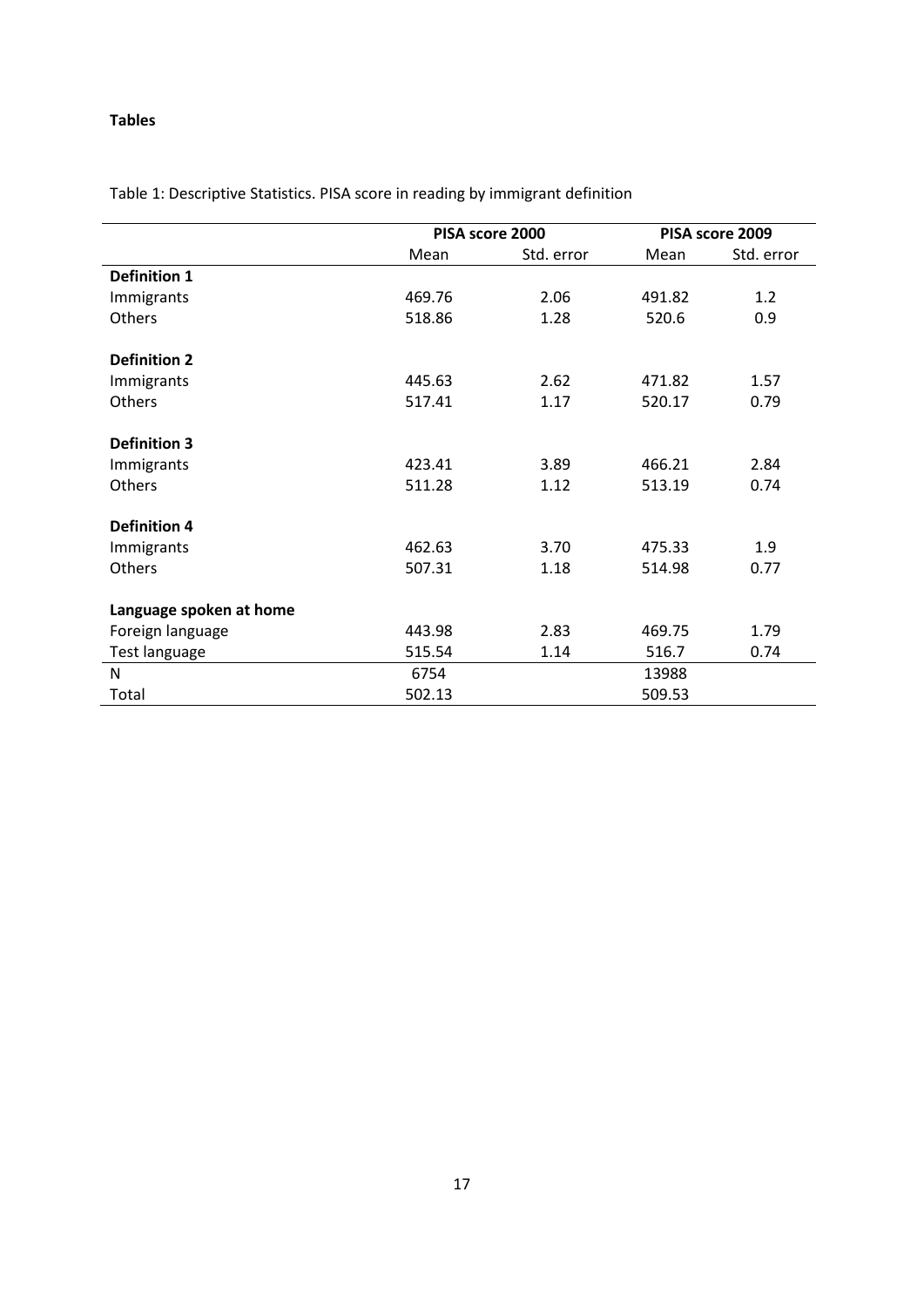Table 2: Individual and school characteristics by immigrant's definition

|                                   | Definition 1 |       | Definition 2 |       |        | Definition 3 |        | Definition 4 |        | Natives*   |        |
|-----------------------------------|--------------|-------|--------------|-------|--------|--------------|--------|--------------|--------|------------|--------|
|                                   | Mean         | Std.  | Mean         | Std.  | Mean   | Std.         | Mean   | Std. error   | Mean   | Std. error | All    |
|                                   |              | error |              | error |        | error        |        |              |        |            |        |
| <b>Year 2000</b>                  |              |       |              |       |        |              |        |              |        |            |        |
| <b>Individual Characteristics</b> |              |       |              |       |        |              |        |              |        |            |        |
| Reading score                     | 469.76       | 2.06  | 445.63       | 2.62  | 423.41 | 3.89         | 462.63 | 3.70         | 518.86 | 1.28       | 502.13 |
| Parents'education: Tertiary       | 0.34         | 0.01  | 0.27         | 0.01  | 0.25   | 0.02         | 0.26   | 0.02         | 0.38   | 0.01       | 0.37   |
| Parents' education: Compulsory    | 0.14         | 0.01  | 0.19         | 0.01  | 0.21   | 0.02         | 0.2    | 0.02         | 0.06   | 0.003      | 0.08   |
| Foreign language                  | 0.49         | 0.01  | 0.69         | 0.01  | 0.8    | 0.02         | 0.65   | 0.02         | 0.03   | 0.003      | 0.19   |
| Socio-economic Index              | 45.69        | 0.34  | 42.11        | 0.42  | 39.23  | 0.6          | 43.34  | 0.61         | 50.18  | 0.23       | 48.65  |
| <b>School characteristics</b>     |              |       |              |       |        |              |        |              |        |            |        |
| Proportion of foreign language    | 0.24         | 0.003 | 0.27         | 0.004 | 0.28   | 0.01         | 0.28   | 0.01         | 0.15   | 0.002      | 0.18   |
| speakers                          |              |       |              |       |        |              |        |              |        |            |        |
| Number of students                | 519.62       | 8.25  | 529.35       | 10.69 | 522.7  | 15.04        | 536.72 | 17.06        | 447.44 | 5.16       | 472.02 |
|                                   |              |       |              |       |        |              |        |              |        |            |        |
| N                                 | 2337         |       | 1424         |       | 678    |              | 604    |              | 4417   |            | 6754   |
| <b>Year 2009</b>                  |              |       |              |       |        |              |        |              |        |            |        |
| <b>Individual Characteristics</b> |              |       |              |       |        |              |        |              |        |            |        |
| Reading score                     | 491.82       | 1.2   | 471.82       | 1.57  | 466.21 | 2.84         | 475.33 | 1.91         | 520.6  | 0.9        | 509.53 |
| Parents'education: Tertiary       | 0.52         | 0.01  | 0.43         | 0.01  | 0.45   | 0.02         | 0.42   | 0.01         | 0.57   | 0.01       | 0.55   |
| Parents' education: Compulsory    | 0.07         | 0.003 | 0.11         | 0.01  | 0.10   | 0.01         | 0.12   | 0.01         | 0.01   | 0.001      | 0.04   |
| Foreign language                  | 0.38         | 0.01  | 0.6          | 0.01  | 0.66   | 0.01         | 0.58   | 0.01         | 0.02   | 0.002      | 0.16   |
| Socio-economic Index              | 48.52        | 0.22  | 44.07        | 0.28  | 44.34  | 0.54         | 43.73  | 0.34         | 52.67  | 0.17       | 51.08  |
| <b>School characteristics</b>     |              |       |              |       |        |              |        |              |        |            |        |
| Proportion of foreign language    | 0.18         | 0.002 | 0.2          | 0.002 | 0.2    | 0.003        | 0.2    | 0.003        | 0.12   | 0.001      | 0.14   |
| speakers                          |              |       |              |       |        |              |        |              |        |            |        |
| Number of students                | 545.49       | 4.78  | 552.10       | 6.36  | 529.56 | 11.24        | 563.35 | 7.88         | 486.54 | 3.92       | 509.21 |
| Ν                                 | 5631         |       | 3216         |       | 1095   |              | 2031   |              | 8357   |            | 13988  |

\*Natives includes all children who have both parents Swiss-born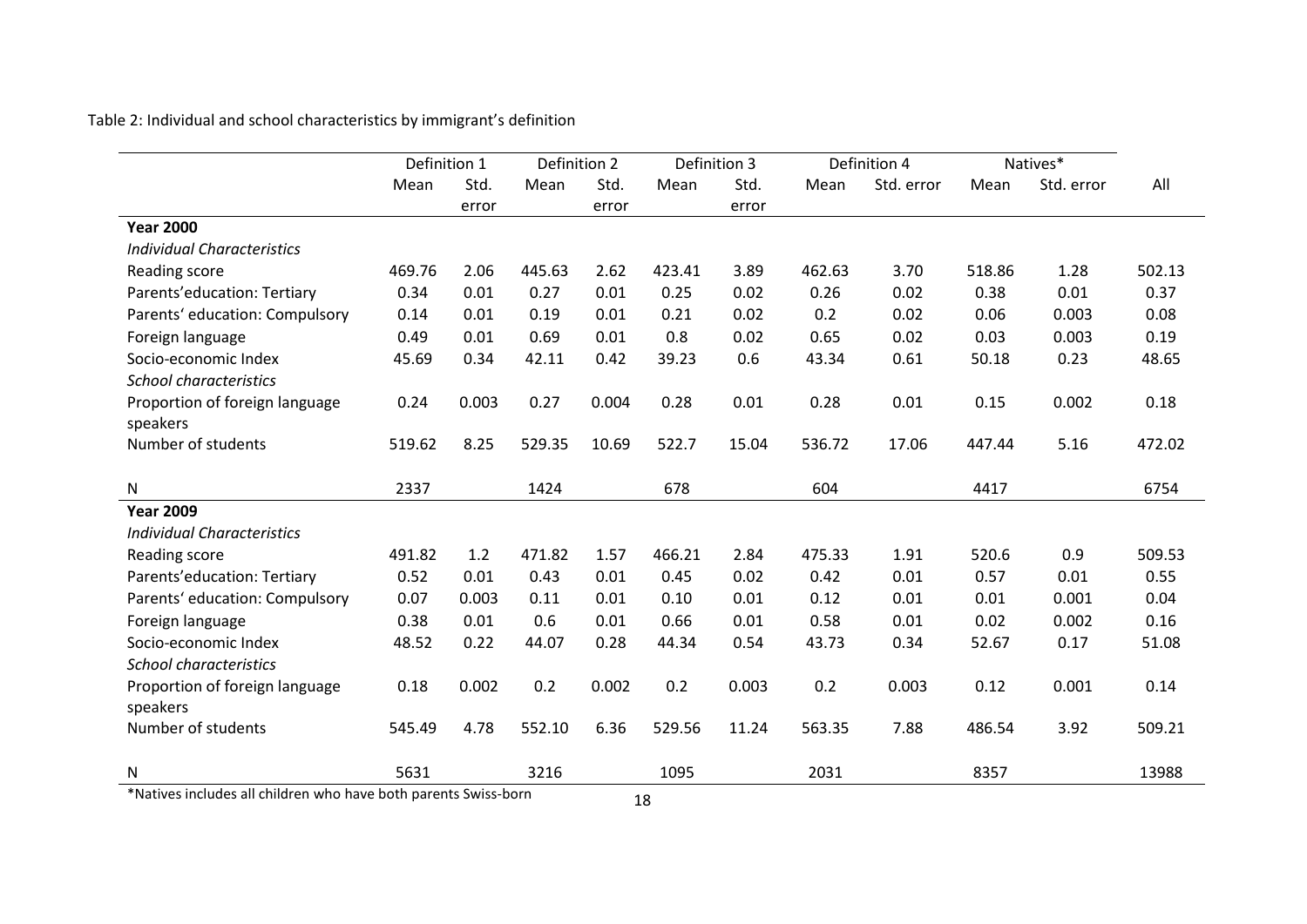# Table 3: Oaxaca Decomposition of immigrants vs. natives

|                                                              | <b>Year 2000</b>              |                         |                                  | <b>Year 2009</b>        |                               |                         |             |                           |
|--------------------------------------------------------------|-------------------------------|-------------------------|----------------------------------|-------------------------|-------------------------------|-------------------------|-------------|---------------------------|
| $(A)^1$                                                      | <b>Regression OLS Natives</b> |                         | <b>Regression OLS immigrants</b> |                         | <b>Regression OLS Natives</b> |                         |             | Regression OLS immigrants |
|                                                              | Coefficient                   | Std errors <sup>2</sup> | Coefficient                      | Std errors <sup>2</sup> | Coefficient                   | Std errors <sup>2</sup> | Coefficient | Std errors <sup>2</sup>   |
| Socioeconomic Index                                          | 0.99                          | $0.072**$               | 0.84                             | $0.26**$                | 0.86                          | $0.02**$                | 1.34        | $0.07**$                  |
| Parents' education: Tertiary                                 | $-0.5$                        | 2.16                    | 9.2                              | 8.92                    | 6.80                          | $0.64**$                | $-11.03$    | $2.42**$                  |
| Parents' education: Compulsory                               | $-29.68$                      | $3.91**$                | $-21.68$                         | $8.13***$               | $-20.31$                      | $1.76***$               | $-2.9$      | 3.51                      |
| Less than 100 books at home                                  | $-31.07$                      | $2.03**$                | $-47.88$                         | $9**$                   | $-30.58$                      | $0.63**$                | $-37.18$    | $2.9**$                   |
| Foreign language                                             | $-26.62$                      | $3.11***$               | $-7.79$                          | 8.28                    | $-21.47$                      | $0.97**$                | $-9.31$     | $2.32**$                  |
| Proportion of foreign language<br>speakers at school: 20-40% | $-27.03$                      | $2.5***$                | $-35.76$                         | $7.85***$               | $-28.16$                      | $0.78**$                | $-32.01$    | 2.33                      |
| Proportion of foreign language<br>speakers at school: >40%   | $-65.09$                      | $3.73**$                | $-78.67$                         | $8.75***$               | $-35.02$                      | $2.23***$               | $-64.6$     | $4.57**$                  |
| Constant                                                     | 845.79                        | 28.20**                 | 806.46                           | 76.94**                 | 777.66                        | $8.59**$                | 939.13      | 28.99                     |
| R <sub>2</sub>                                               | 0.26                          |                         | 0.33                             |                         | 0.26                          |                         | 0.39        |                           |
| $\mathsf{N}$                                                 | 6076                          |                         | 678                              |                         | 12893                         |                         | 1095        |                           |
| (B) Decomposition                                            |                               |                         |                                  |                         |                               |                         |             |                           |
| <b>Total difference</b>                                      | 88.45                         | 100%                    |                                  |                         | 46.83                         | 100%                    |             |                           |
| Explained                                                    | 66.36                         | 75%                     |                                  |                         | 34.74                         | 74%                     |             |                           |
| Unexplained                                                  | 22.09                         | 25%                     |                                  |                         | 12.09                         | 26%                     |             |                           |

\*\* significant at 1% level, \*significant at 5% level, + significant at 10% level

<sup>1</sup>We also control for gender, age, family structure, siblings, and school characteristics such as community type, number of students and whether the school is private or public<br><sup>2</sup> All standard errors account for errors's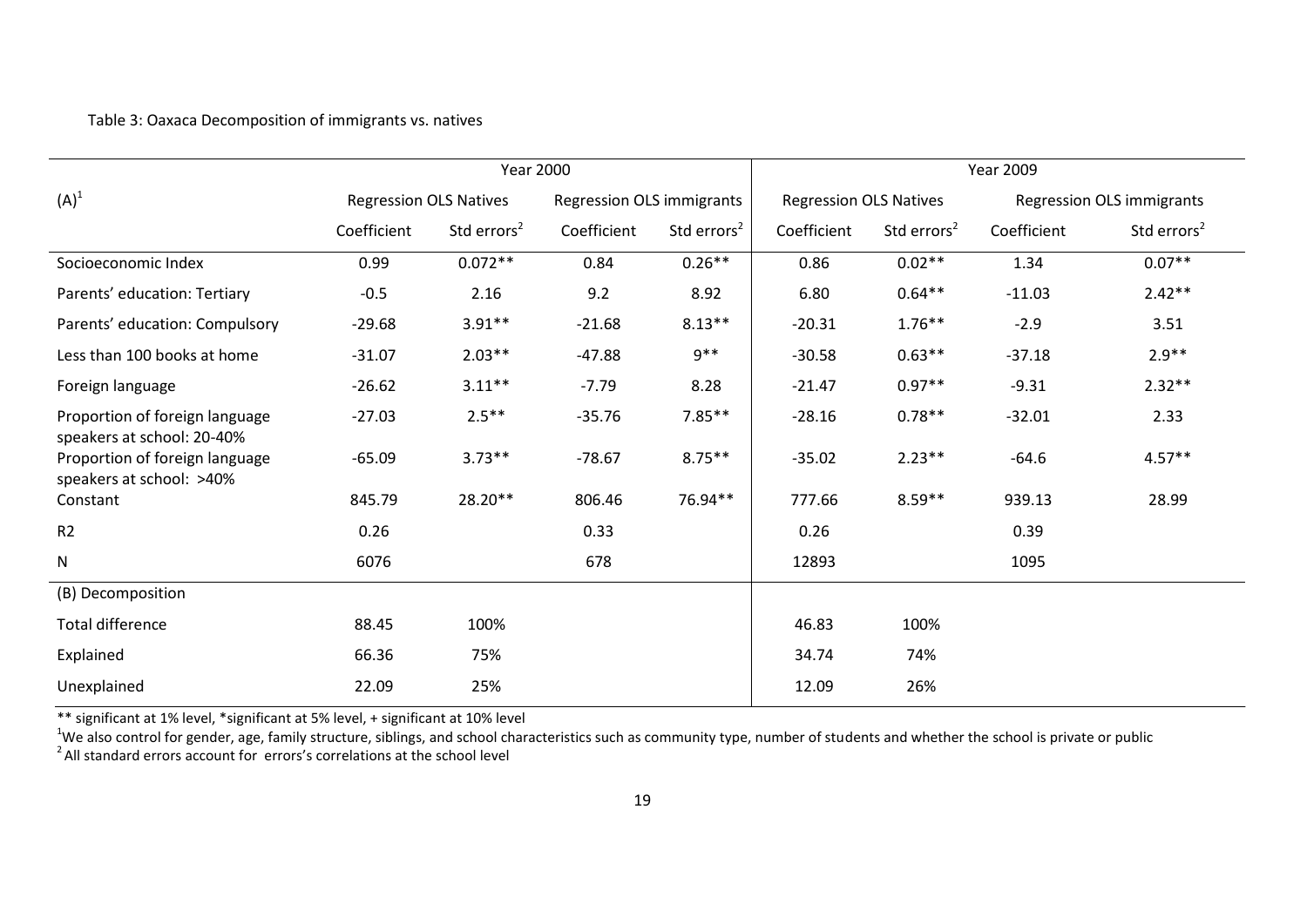| (A)                            | Regression OLS 2009 |            | Regression OLS 2000 |            |
|--------------------------------|---------------------|------------|---------------------|------------|
|                                | Coefficient         | Std. error | Coefficient         | Std. error |
| Female                         | 30.38               | $2.15***$  | 8.34                | 6.66       |
| Age                            | $-26.74$            | $1.64**$   | $-9.69$             | $5.24+$    |
| <b>SEI</b>                     | 1.40                | $0.08**$   | 0.89                | $0.28**$   |
| Parents'education: Tertiary    | $-6.86$             | $2.57**$   | 14.86               | 9.55       |
| Parents' education: Compulsory | 0.24                | 3.69       | $-16.36$            | $8.71 +$   |
| Family structure: Single       | $-3.78$             | 3.51       | $-20.61$            | $10.82 +$  |
| <b>Family Structure: Mixed</b> | $-34.71$            | $11.5***$  | 12.97               | 15.05      |
| Siblings (yes)                 | $-5.89$             | $3.19+$    | $-53.00$            | 12.78**    |
| Less than 100 books at home    | $-50.82$            | $3.00**$   | $-52.36$            | $9.48**$   |
| Foreign language at home       | $-17.18$            | $2.41**$   | $-14.28$            | 8.91       |
| Age at immigration             | 0.91                | $0.22**$   | $-3.05$             | $0.88**$   |
| Latin Switzerland              | $-7.001$            | $2.36**$   | 20.98               | $8.07**$   |
| Constant                       | 871.06              | 27.02**    | 658.04              | 84.78**    |
| R <sub>2</sub>                 | 0.32                |            | 0.25                |            |
| N                              | 1095                |            | 678                 |            |
| (B) Decomposition              |                     |            |                     |            |
| Total gap                      | 42.53               | 100%       |                     |            |
| Explained                      | 16.79               | 40%        |                     |            |
| Unexplained                    | 25.74               | 60%        |                     |            |
|                                | Explained           |            | Unexplained         |            |
|                                | Coefficient         | Std error  | Coefficient         | Std error  |
| Female                         | 1.99                | $1.07+$    | 10.23               | $4.82*$    |
| Age                            | 3.03                | $1.76+$    | $-274.15$           | 136.82*    |
| <b>SEI</b>                     | 7.35                | $2.16**$   | 19.89               | 16.53      |
| Parents' education: Tertiary   | $-1.4$              | 1.72       | $-5.3$              | 3.3        |
| Parents' education: Compulsory | $-0.02$             | 1.13       | 3.4                 | 3.21       |
| Family structure: Single       | 0.01                | 0.07       | 1.87                | 1.92       |
| <b>Family Structure: Mixed</b> | 1.53                | 1.49       | $-2.53$             | 2.13       |
| Siblings (yes)                 | 0.38                | 0.58       | 43.56               | 19.13*     |
| Less than 100 books at home    | 2.84                | $1.62+$    | 1.24                | 12.51      |
| Foreign language at home       | 2.31                | $1.12*$    | $-2.32$             | 9.78       |
| Age at immigration             | $-0.67$             | 0.61       | 24.81               | $9.47**$   |
| Latin Switzerland              | $-0.57$             | 0.78       | $-7.99$             | $4.3+$     |
| Constant                       |                     |            | 213.02              | 139.53     |
|                                |                     |            |                     |            |

Table 4: Oaxaca decomposition of the score gap between 2000 and 2009 for first generation immigrants

\*\* significant at 1% level, \* significant at 5% level, + significant at 10% level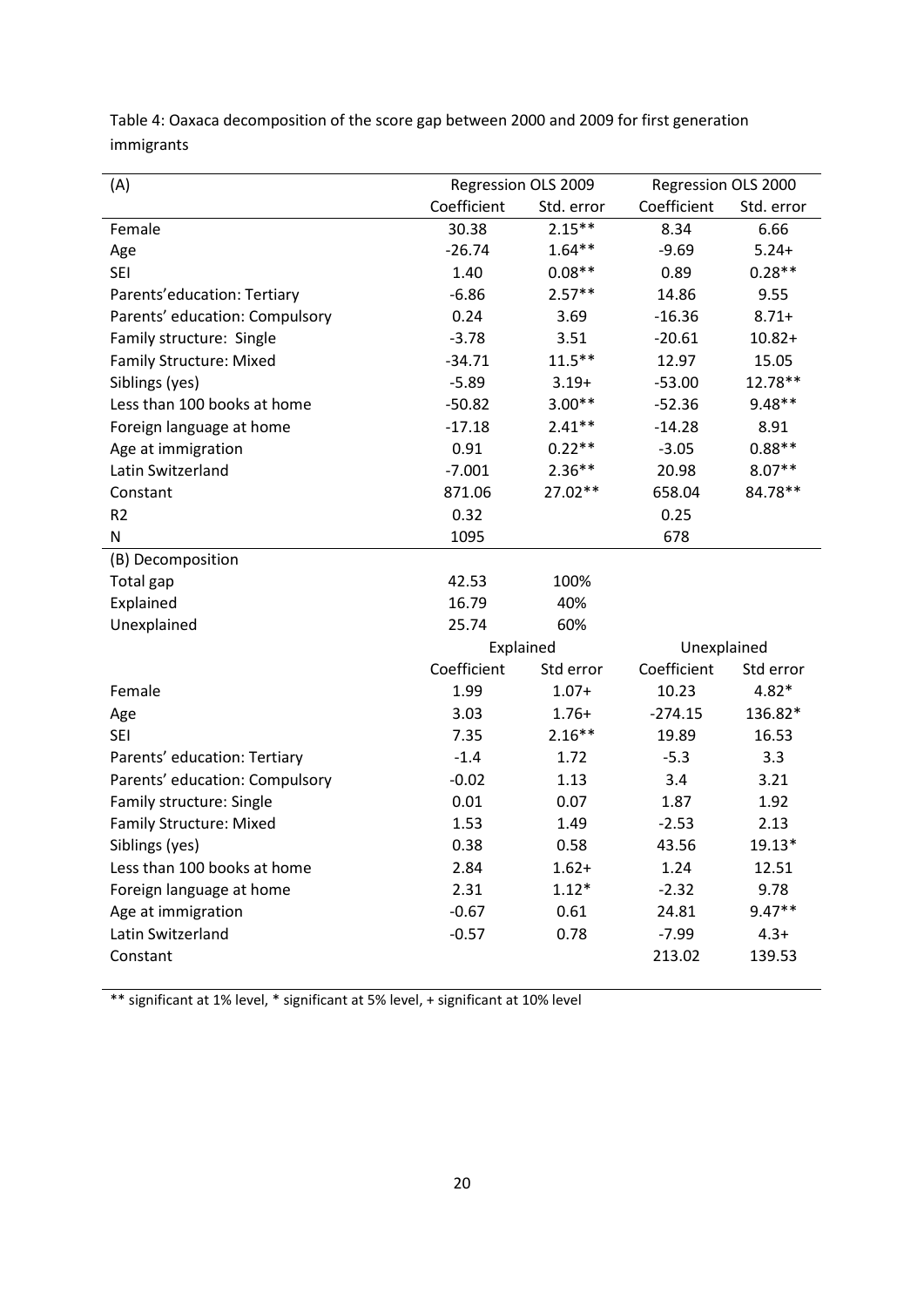| (A)                                               |             | Regression OLS 2009 | Regression OLS 2000 |            |
|---------------------------------------------------|-------------|---------------------|---------------------|------------|
|                                                   | Coefficient | Std. error          | Coefficient         | Std. error |
| Female                                            | 33.46       | $2.12**$            | 7.49                | 6.68       |
| Age                                               | $-23.22$    | $1.63**$            | $-9.00$             | $5.22+$    |
| <b>SEI</b>                                        | 1.24        | $0.08**$            | 0.74                | $0.28**$   |
| Parents' education: Tertiary                      | $-5.45$     | $2.57*$             | 15.87               | $9.64+$    |
| Parents' education: Compulsory                    | 2.92        | 3.65                | $-17.72$            | $8.86*$    |
| Family structure: Single                          | $-6.85$     | $3.49*$             | $-22.57$            | $11.01**$  |
| <b>Family Structure: Mixed</b>                    | $-30.57$    | $11.33**$           | 4.57                | 15.46      |
| Siblings (yes)                                    | $-3.68$     | 3.17                | $-46.75$            | 12.90**    |
| Less than 100 books at home                       | $-47.62$    | $2.98**$            | $-46.01$            | $9.86**$   |
| Foreign language at home                          | 3.03        | 2.8                 | $-10.11$            | 9.29       |
| Age at immigration                                | $-0.15$     | 0.24                | $-2.80$             | $0.89**$   |
| Latin Switzerland                                 | 1.53        | 2.54                | 13.15               | 8.66       |
| Country of origin <sup>1</sup> : Germany, France, | 51.2        | $4.10**$            | 20.36               | 19.36      |
| Austria, Belgium                                  |             |                     |                     |            |
| Country of origin: Italy, Spain, Portugal         | $-3.31$     | 3.54                | 5.21                | 12.16      |
| Country of origin: Albania, Kosovo, Ex            | $-12.18$    | $3.15***$           | $-22.06$            | $10.75*$   |
| Yugoslavia                                        |             |                     |                     |            |
| Country of origin: Turkey                         | 5.72        | 7.19                | $-25.84$            | $15.16+$   |
| Constant                                          | 802.67      | $27.22**$           | 651.34              | 84.71**    |
| R <sub>2</sub>                                    | 0.35        |                     | 0.26                |            |
| N                                                 | 1095        |                     | 678                 |            |

Table 5: Oaxaca decomposition of the score gap between 2000 and 2009 for first generation immigrants including controls for country of origin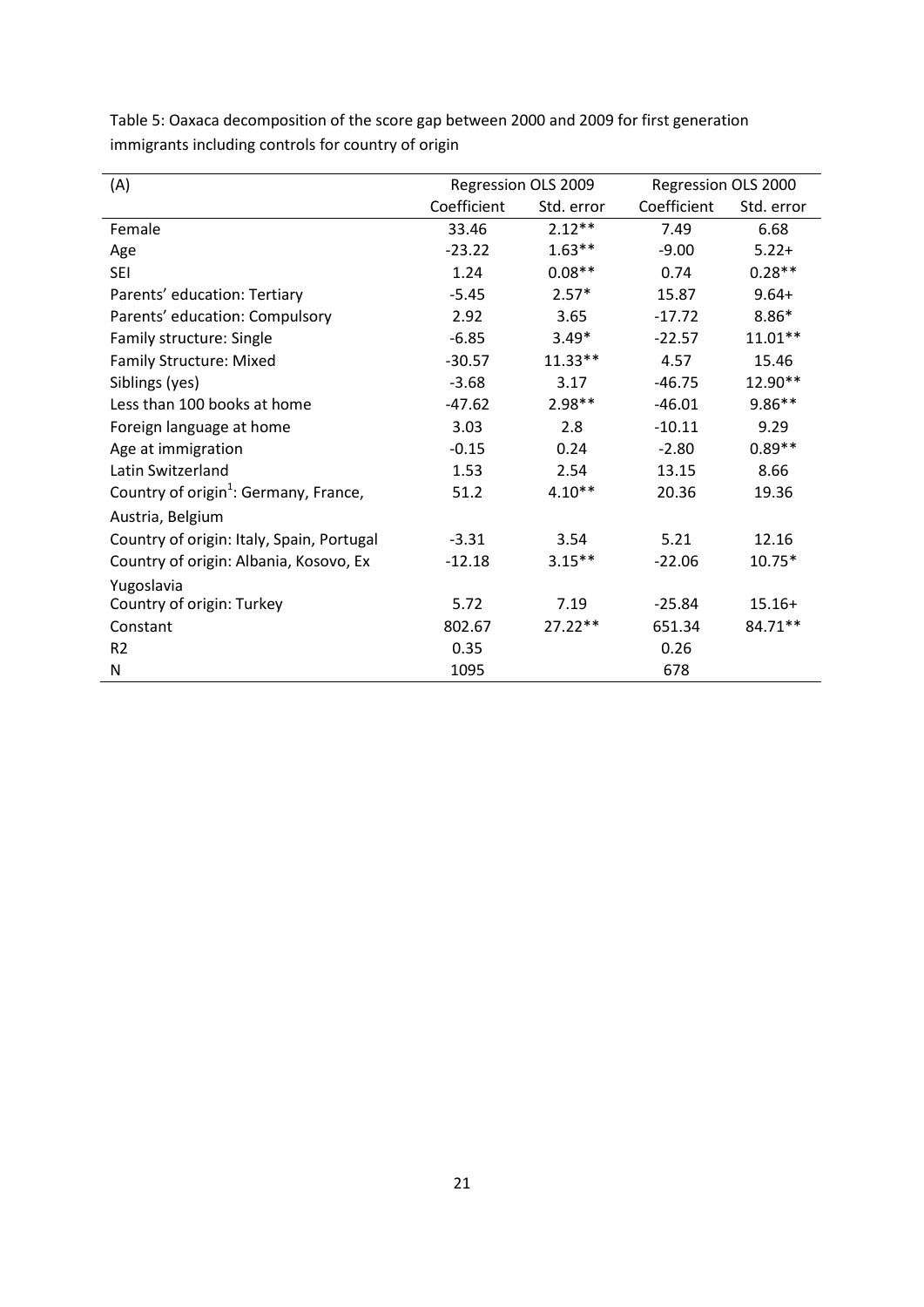Table 5 continued

| (B) Decomposition                                                     |             |           |             |           |
|-----------------------------------------------------------------------|-------------|-----------|-------------|-----------|
| Total gap                                                             | 42.53       | 100%      |             |           |
| Explained                                                             | 20.32       | 48%       |             |           |
| Unexplained                                                           | 22.21       | 52%       |             |           |
|                                                                       |             | Explained | Unexplained |           |
|                                                                       | Coefficient | Std error | Coefficient | Std error |
| Female                                                                | 2.19        | $1.16+$   | 12.06       | $4.8*$    |
| Age                                                                   | 2.64        | $1.55+$   | $-228.83$   | 133.30+   |
| <b>SEI</b>                                                            | 6.51        | 1.99**    | 19.45       | 16.94     |
| Parents 'education: Tertiary                                          | $-1.11$     | 1.68      | $-5.20$     | 3.30      |
| Parents' education: Compulsory                                        | $-0.29$     | 1.09      | 4.23        | 3.11      |
| Family structure: Single                                              | 0.02        | 0.12      | 1.75        | 2.03      |
| <b>Family Structure: Mixed</b>                                        | 1.35        | 1.49      | $-1.87$     | 2.15      |
| Siblings (yes)                                                        | 0.24        | 0.58      | 39.83       | 18.86*    |
| Less than 100 books at home                                           | 2.66        | $1.53+$   | $-1.30$     | 12.45     |
| Foreign language at home                                              | $-0.41$     | 0.94      | 10.50       | 9.56      |
| Age at immigration                                                    | 0.11        | 0.61      | 16.63       | $9.48 +$  |
| Latin Switzerland                                                     | 0.12        | 0.67      | $-3.32$     | 4.42      |
| Country of origin <sup>1</sup> : Germany, France,<br>Austria, Belgium | 4.63        | $1.55***$ | 1.32        | 1.12      |
| Country of origin: Italy, Spain,<br>Portugal                          | 0.14        | 0.42      | $-1.75$     | 3.62      |
| Country of origin: Albania, Kosovo,<br>Ex Yugoslavia                  | 1.83        | 1.57      | 4.94        | 9.09      |
| Country of origin: Turkey                                             | $-0.30$     | 1.07      | 2.44        | 2.14      |
| Constant                                                              |             |           | 151.33      | 137.96    |

\*\* significant at 1% level, \* significant at 5% level, + significant at 10% level 1 Reference: other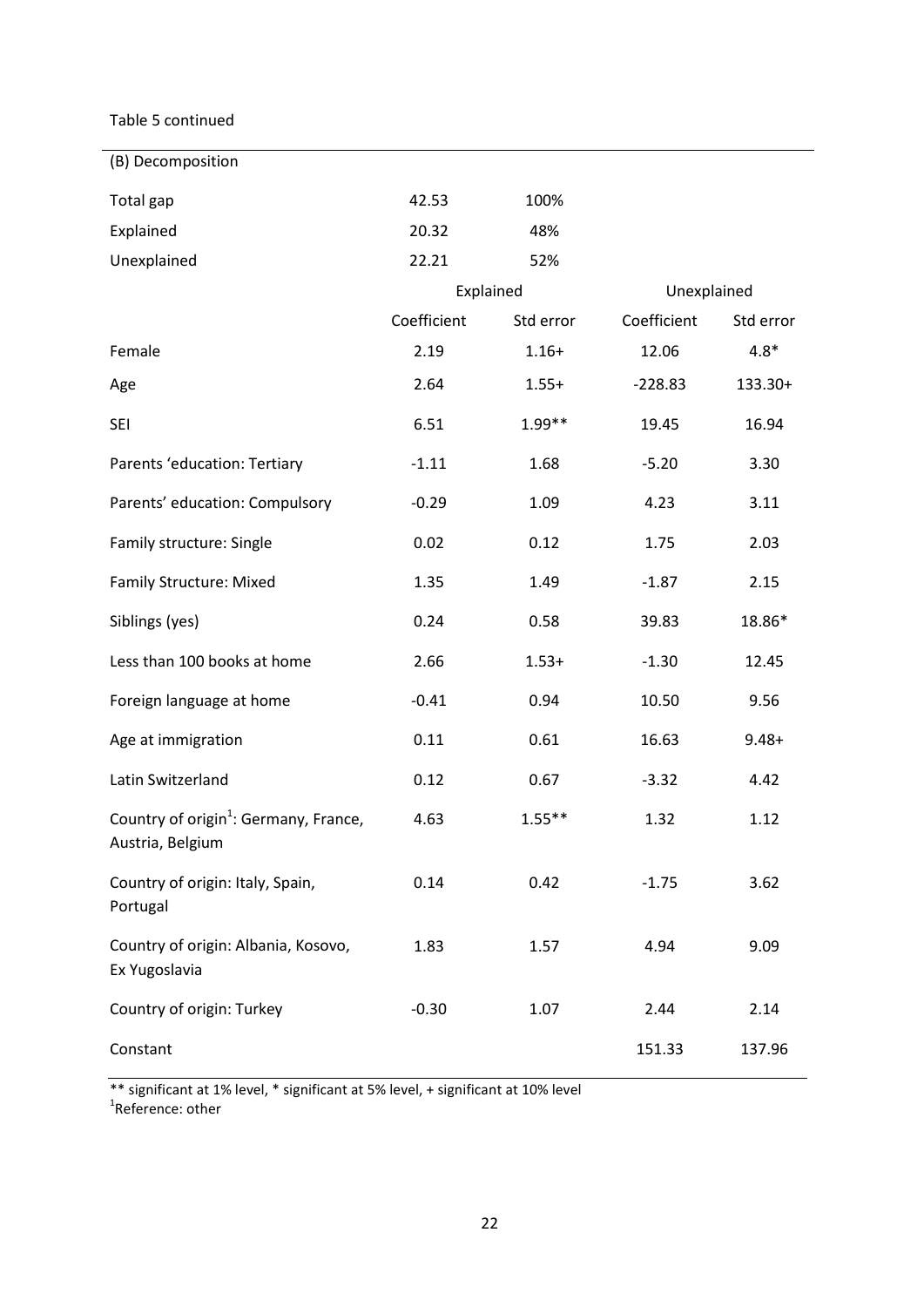Table 6: School composition: Proportion of foreign language speakers at school

| (A)                                 |       | 2000   |      |
|-------------------------------------|-------|--------|------|
|                                     | < 20% | 20-40% | >40% |
| First generation<br>(Definition 3)  | 0.43  | 0.32   | 0.25 |
| Second generation<br>(Definition 4) | 0.40  | 0.34   | 0.26 |
| Natives <sup>1</sup>                | 0.75  | 0.18   | 0.07 |
| Total                               | 0.67  | 0.22   | 0.11 |
|                                     |       |        |      |
| (B)                                 |       | 2009   |      |
| First generation<br>(Definition 3)  | 0.56  | 0.38   | 0.07 |
| Second generation<br>(Definition 4) | 0.56  | 0.39   | 0.06 |
| <b>Natives</b>                      | 0.84  | 0.15   | 0.01 |
| Total                               | 0.76  | 0.22   | 0.02 |

 $<sup>1</sup>$ Natives includes all children whose parents were both born in Switzerland</sup>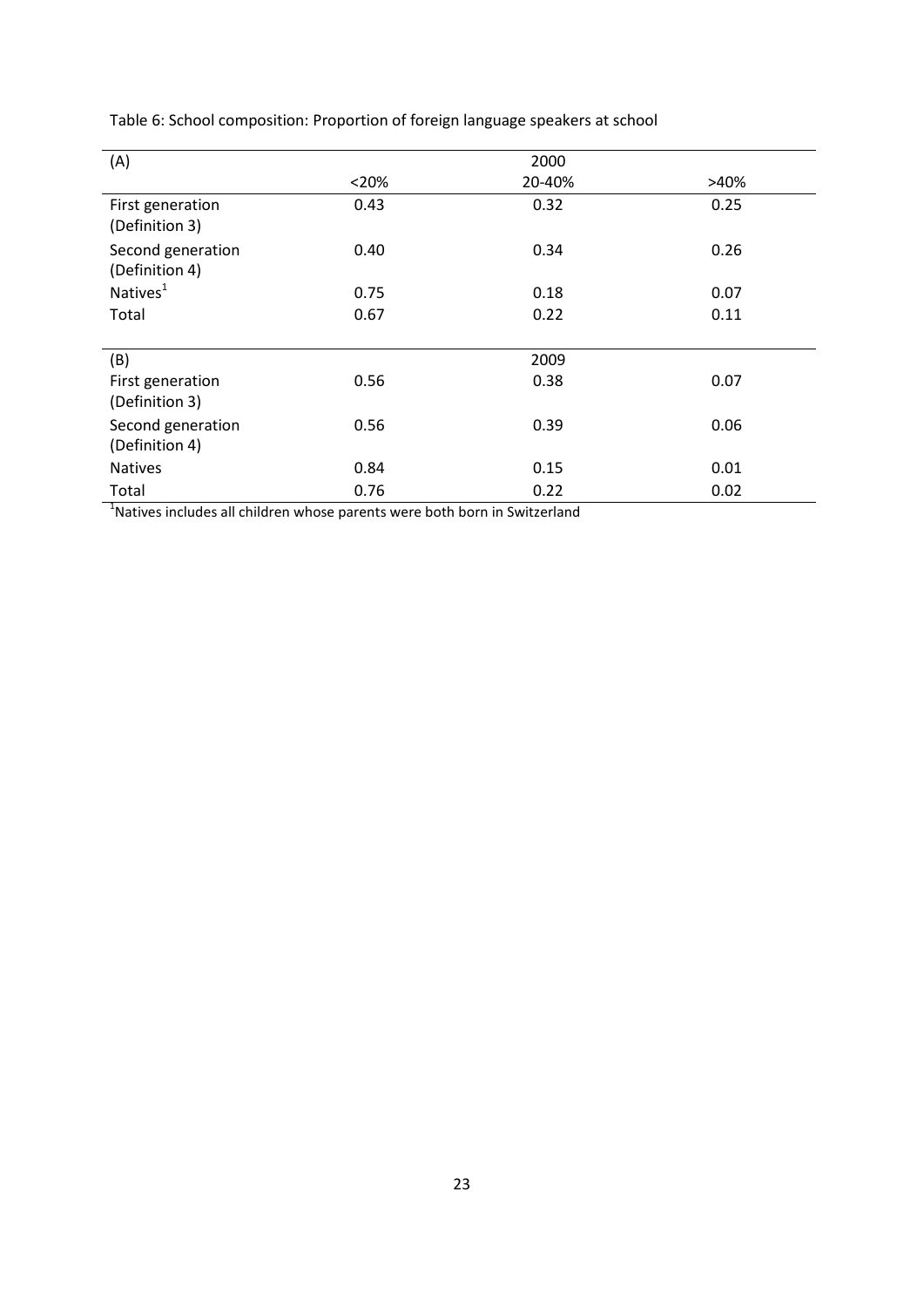| (A)                                               | Regression OLS 2009 |            | Regression OLS 2000 |            |
|---------------------------------------------------|---------------------|------------|---------------------|------------|
|                                                   | Coefficient         | Std. error | Coefficient         | Std. error |
| Female                                            | 30.38               | $2.04**$   | 5.70                | 6.32       |
| Age                                               | $-24.93$            | $1.57**$   | $-9.77$             | $4.95*$    |
| <b>SEI</b>                                        | 1.16                | $0.08**$   | 0.58                | $0.27*$    |
| Parents 'education: Tertiary                      | $-10.23$            | $2.46**$   | 12.94               | 9.11       |
| Parents' education: Compulsory                    | $-0.46$             | 3.49       | $-23.51$            | $8.37**$   |
| Family structure: Single                          | $-9.24$             | $3.33**$   | $-15.74$            | 10.35      |
| Family Structure: Mixed                           | $-29.47$            | 10.86**    | 9.47                | 14.65      |
| Siblings (yes)                                    | $-9.19$             | $3.04**$   | $-46.13$            | 12.19**    |
| Less than 100 books at home                       | $-35.71$            | $2.90**$   | $-41.13$            | $9.38**$   |
| Foreign language at home                          | 9.57                | $2.71**$   | 0.59                | 8.80       |
| Age at immigration                                | $-0.53$             | $0.23*$    | $-2.92$             | $0.84**$   |
| Latin Switzerland                                 | $-1.89$             | 2.58       | $-4.56$             | 8.47       |
| Country of origin <sup>1</sup> : Germany, France, | 43.11               | $3.96**$   | 16.96               | 18.25      |
| Austria, Belgium                                  |                     |            |                     |            |
| Country of origin: Italy, Spain, Portugal         | $-5.87$             | $3.40+$    | 0.09                | 11.46      |
| Country of origin: Albania, Kosovo, Ex            | $-13.59$            | $3.03**$   | $-24.87$            | 10.38*     |
| Yugoslavia                                        |                     |            |                     |            |
| Country of origin: Turkey                         | 7.65                | 6.86       | $-23.62$            | $14.24+$   |
| Public                                            | $-67.28$            | $11.82**$  | $-18.78$            | 23.35      |
| School size                                       | 0.04                | $0.003**$  | 0.01                | 0.01       |
| Proportion of foreign language speakers           | $-29.04$            | $2.34**$   | $-36.20$            | $7.93**$   |
| 20-40%                                            |                     |            |                     |            |
| Proportion of foreign language speakers           | $-63.48$            | $4.53**$   | $-80.27$            | $8.79**$   |
| >40%                                              |                     |            |                     |            |
| Constant                                          | 899.47              | 29.33**    | 717.56              | 81.93**    |
| R <sub>2</sub>                                    | 0.41                |            | 0.36                |            |
| Ν                                                 | 1095                |            | 678                 |            |

Table 7: Oaxaca decomposition of the score gap between 2000 and 2009 for first generation immigrants including controls for school characteristics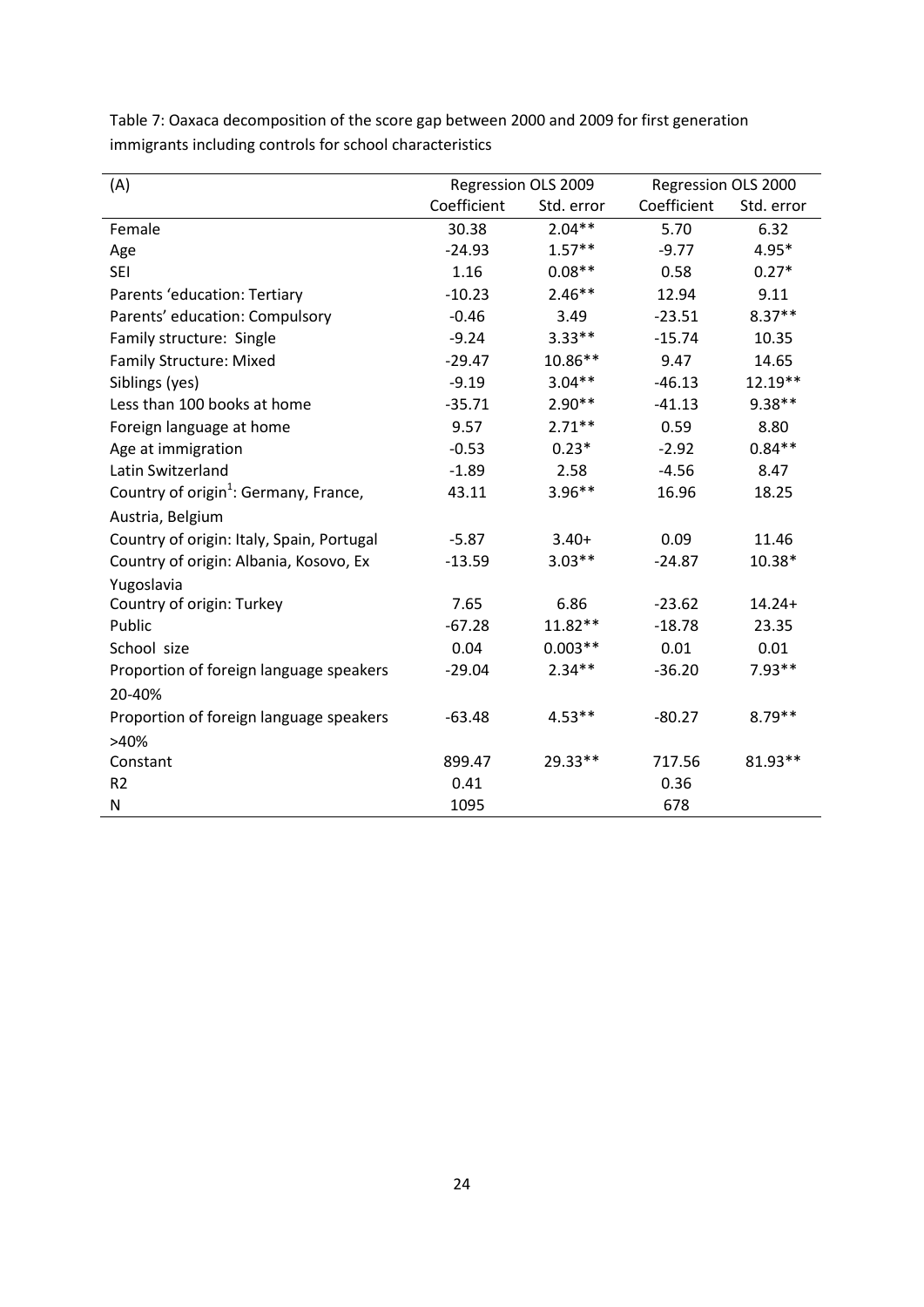Table 7 continued

| (B) Decomposition                                 |             |           |             |           |
|---------------------------------------------------|-------------|-----------|-------------|-----------|
| Total gap                                         | 42.53       | 100%      |             |           |
| Explained                                         | 28.91       | 68%       |             |           |
| Unexplained                                       | 13.61       | 32%       |             |           |
|                                                   | Explained   |           | Unexplained |           |
|                                                   | Coefficient | Std error | Coefficient | Std error |
| Female                                            | 1.99        | $1.06+$   | 11.46       | $4.16***$ |
| Age                                               | 2.83        | $1.64+$   | $-243.76$   | 124.86*   |
| <b>SEI</b>                                        | 6.09        | $1.86**$  | 22.89       | 15.62     |
| Parents 'education: Tertiary                      | $-2.09$     | 1.59      | $-5.65$     | $3.10+$   |
| Parents' education: Compulsory                    | 0.05        | 1.09      | 4.72        | 3.09      |
| Family structure: Single                          | 0.03        | 0.17      | 0.72        | 1.85      |
| <b>Family Structure: Mixed</b>                    | 1.30        | 1.34      | $-2.07$     | 1.88      |
| Siblings (yes)                                    | 0.59        | 0.56      | 34.16       | $17.72*$  |
| Less than 100 books at home                       | 2.00        | $1.18 +$  | 4.38        | 11.98     |
| Foreign language at home                          | $-1.29$     | 0.98      | 7.17        | 9.13      |
| Age at immigration                                | 0.39        | 0.60      | 14.96       | $8.79+$   |
| Latin Switzerland                                 | $-0.15$     | 0.62      | 0.76        | 3.72      |
| Country of origin <sup>1</sup> : Germany, France, | 3.90        | $1.39**$  | 1.12        | 1.05      |
| Austria, Belgium                                  |             |           |             |           |
|                                                   |             |           |             |           |
| Country of origin: Italy, Spain, Portugal         | 0.24        | 0.42      | $-1.22$     | 3.29      |
| Country of origin: Albania, Kosovo, Ex            | 2.04        | 1.52      | 5.64        | 8.18      |
| Yugoslavia                                        |             |           |             |           |
| Country of origin: Turkey                         | $-0.41$     | 0.98      | 2.41        | 1.97      |
| Public                                            | $-0.73$     | 0.74      | $-47.61$    | 36.87     |
| School size                                       | 0.25        | 2.69      | 17.25       | $9.79+$   |
| Proportion of foreign language speakers           | $-1.42$     | 1.90      | 2.34        | 4.39      |
| 20-40%                                            |             |           |             |           |
| Proportion of foreign language speakers           | 13.44       | $4.58**$  | 4.62        | 4.66      |
| >40%                                              |             |           |             |           |
| Constant                                          |             |           | 181.91      | 132.57    |

\*\* significant at 1% level, \* significant at 5% level, + significant at 10% level 1 Reference: other

<sup>2</sup>We also control for the size of the community where the school is located